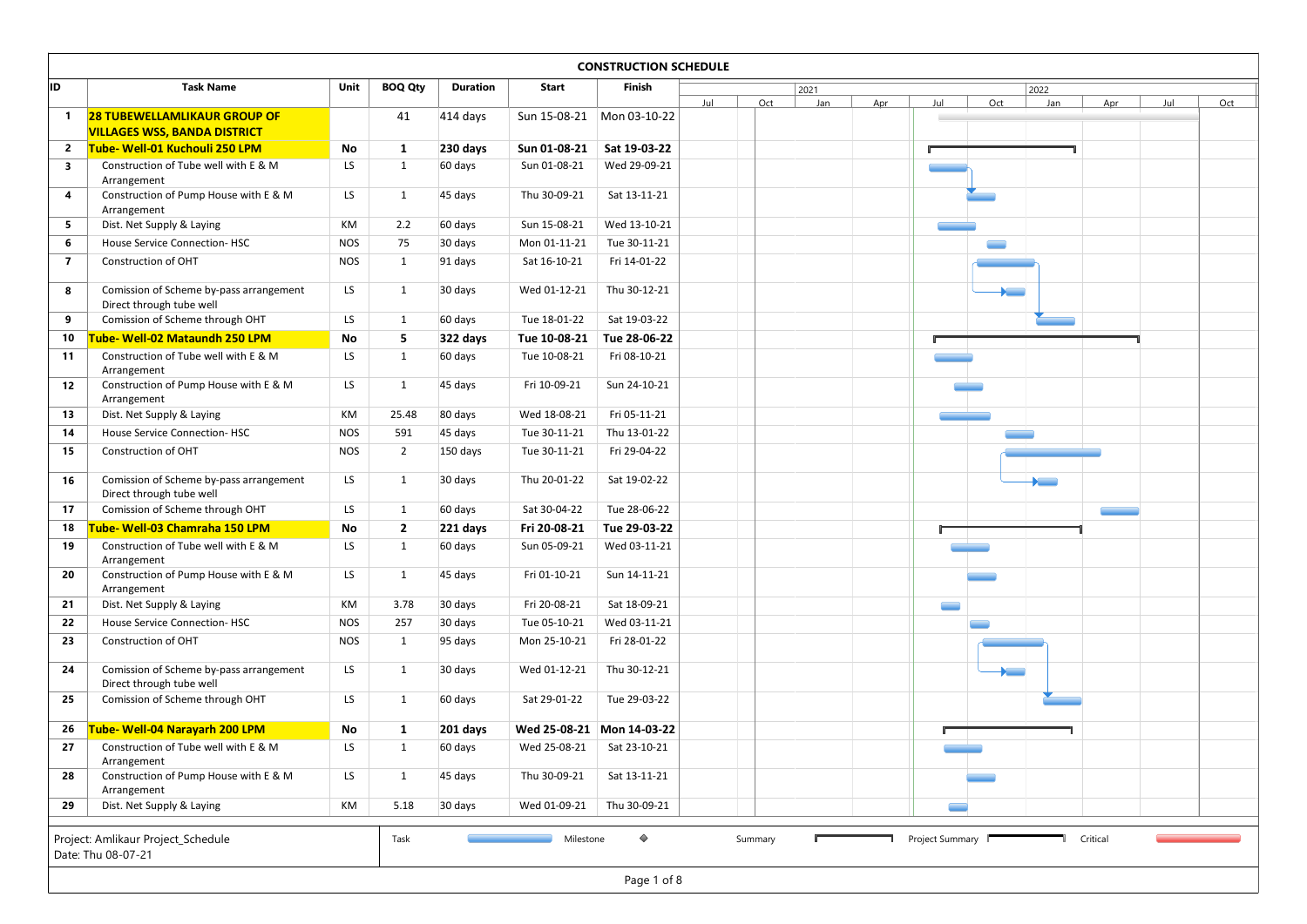|          |                                                             |            |                |                 |                              | <b>CONSTRUCTION SCHEDULE</b> |     |     |             |     |     |     |             |     |     |     |
|----------|-------------------------------------------------------------|------------|----------------|-----------------|------------------------------|------------------------------|-----|-----|-------------|-----|-----|-----|-------------|-----|-----|-----|
|          | <b>Task Name</b>                                            | Unit       | <b>BOQ Qty</b> | <b>Duration</b> | Start                        | Finish                       |     |     |             |     |     |     |             |     |     |     |
|          |                                                             |            |                |                 |                              |                              | Jul | Oct | 2021<br>Jan | Apr | Jul | Oct | 2022<br>Jan | Apr | Jul | Oct |
| 30       | House Service Connection-HSC                                | <b>NOS</b> | 378            | 45 days         | Sun 05-09-21                 | Tue 19-10-21                 |     |     |             |     |     |     |             |     |     |     |
| 31       | Construction of OHT                                         | <b>NOS</b> | 1              | $100$ days      | Sat 25-09-21                 | Sun 02-01-22                 |     |     |             |     |     |     |             |     |     |     |
| 32       | Comission of Scheme by-pass arrangement                     | LS         | 1              | 30 days         | Thu 02-12-21                 | Fri 31-12-21                 |     |     |             |     |     |     |             |     |     |     |
|          | Direct through tube well                                    |            |                |                 |                              |                              |     |     |             |     |     |     |             |     |     |     |
| 33       | Comission of Scheme through OHT                             | LS         | 1              | 70 days         | Mon 03-01-22                 | Mon 14-03-22                 |     |     |             |     |     |     |             |     |     |     |
| 34       | Tube- Well-05 Ichhawar 450 LPM                              | No         | $\mathbf{1}$   | 416 days        | Mon 09-11-20                 | Thu 30-12-21                 |     |     |             |     |     |     |             |     |     |     |
| 35       | Construction of Tube well with E & M<br>Arrangement         | LS         | 1              | 60 days         | Thu 30-09-21                 | Sun 28-11-21                 |     |     |             |     |     |     |             |     |     |     |
| 36       | Construction of Pump House with E & M                       | LS         | 1              | 45 days         | Sun 10-10-21                 | Tue 23-11-21                 |     |     |             |     |     |     |             |     |     |     |
|          | Arrangement                                                 |            |                |                 |                              |                              |     |     |             |     |     |     |             |     |     |     |
| 37       | Dist. Net Supply & Laying                                   | KM         | 12.91          | 60 days         | Sat 25-09-21                 | Tue 23-11-21                 |     |     |             |     |     |     |             |     |     |     |
| 38       | House Service Connection-HSC                                | <b>NOS</b> | 829            | 60 days         | Mon 01-11-21                 | Thu 30-12-21                 |     |     |             |     |     |     |             |     |     |     |
| 39       | Construction of OHT                                         | <b>NOS</b> | 1              | 90 days         | Mon 09-11-20                 | Sun 07-02-21                 |     |     |             |     |     |     |             |     |     |     |
| 40       | Comission of Scheme by-pass arrangement                     | LS         | 1              | 60 days         | Fri 01-01-21                 | Tue 02-03-21                 |     |     |             |     |     |     |             |     |     |     |
|          | Direct through tube well                                    |            |                |                 |                              |                              |     |     |             |     |     |     |             |     |     |     |
| 41       | Comission of Scheme through OHT                             | LS         | $\mathbf{1}$   | 70 days         | Mon 08-02-21                 | Sun 18-04-21                 |     |     |             |     |     |     |             |     |     |     |
| 42       | Tube- Well-06 Madauli Kalan 250 LPM                         | No         | $\mathbf{1}$   | 240 days        | Mon 20-09-21                 | Wed 18-05-22                 |     |     |             |     |     |     |             |     |     |     |
| 43       | Construction of Tube well with E & M<br>Arrangement         | LS         | 1              | 60 days         | Fri 19-11-21                 | Mon 17-01-22                 |     |     |             |     |     |     |             |     |     |     |
| 44       | Construction of Pump House with E & M                       | LS         | 1              | 45 days         | Tue 05-10-21                 | Thu 18-11-21                 |     |     |             |     |     |     |             |     |     |     |
|          | Arrangement                                                 |            |                |                 |                              |                              |     |     |             |     |     |     |             |     |     |     |
| 45<br>46 | Dist. Net Supply & Laying                                   | KM         | 4.94           | 60 days         | Mon 20-09-21                 | Thu 18-11-21                 |     |     |             |     |     |     |             |     |     |     |
| 47       | <b>House Service Connection-HSC</b>                         | <b>NOS</b> | 261            | 60 days         | Thu 30-09-21<br>Mon 29-11-21 | Sun 28-11-21                 |     |     |             |     |     |     |             |     |     |     |
|          | Construction of OHT                                         | <b>NOS</b> | 1              | 100 days        |                              | Wed 09-03-22                 |     |     |             |     |     |     |             |     |     |     |
| 48       | Comission of Scheme by-pass arrangement                     | LS         | 1              | 30 days         | Fri 24-12-21                 | Sat 22-01-22                 |     |     |             |     |     |     |             |     |     |     |
| 49       | Direct through tube well<br>Comission of Scheme through OHT | LS         | 1              | 70 days         | Thu 10-03-22                 | Wed 18-05-22                 |     |     |             |     |     |     |             |     |     |     |
|          |                                                             |            |                |                 |                              |                              |     |     |             |     |     |     |             |     |     |     |
| 50       | Tube- Well-07 Pachkauri 250 LPM                             | No         | $\mathbf{1}$   | 247 days        | Sat 21-08-21                 | Mon 25-04-22                 |     |     |             |     |     |     |             |     |     |     |
| 51       | Construction of Tube well with E & M                        | LS         | 1              | 60 days         | Mon 13-09-21                 | Thu 11-11-21                 |     |     |             |     |     |     |             |     |     |     |
| 52       | Arrangement<br>Construction of Pump House with E & M        | LS         | 1              | 45 days         | Thu 30-09-21                 | Sat 13-11-21                 |     |     |             |     |     |     |             |     |     |     |
|          | Arrangement                                                 |            |                |                 |                              |                              |     |     |             |     |     |     |             |     |     |     |
| 53       | Dist. Net Supply & Laying                                   | KM         | 2.27           | 60 days         | Sat 21-08-21                 | Tue 19-10-21                 |     |     |             |     |     |     |             |     |     |     |
| 54       | House Service Connection-HSC                                | <b>NOS</b> | 206            | 60 days         | Thu 02-09-21                 | Sun 31-10-21                 |     |     |             |     |     |     |             |     |     |     |
| 55       | Construction of OHT                                         | <b>NOS</b> | 1              | 100 days        | Mon 01-11-21                 | Wed 09-02-22                 |     |     |             |     |     |     |             |     |     |     |
|          | Comission of Scheme by-pass arrangement                     | LS         | 1              | 30 days         | Thu 02-12-21                 | Fri 31-12-21                 |     |     |             |     |     |     |             |     |     |     |
|          | Direct through tube well                                    |            |                |                 |                              |                              |     |     |             |     |     |     |             |     |     |     |
| 56       | Comission of Scheme through OHT                             | LS         | 1              | 65 days         | Sun 20-02-22                 | Mon 25-04-22                 |     |     |             |     |     |     |             |     |     |     |
| 57       |                                                             |            |                |                 |                              |                              |     |     |             |     |     |     |             |     |     |     |
|          | 58 Tube-Well-08 Adari Gram 350 LPM                          | No         | 1              | 247 days        |                              | Sat 21-08-21 Mon 25-04-22    |     |     |             |     |     |     |             |     |     |     |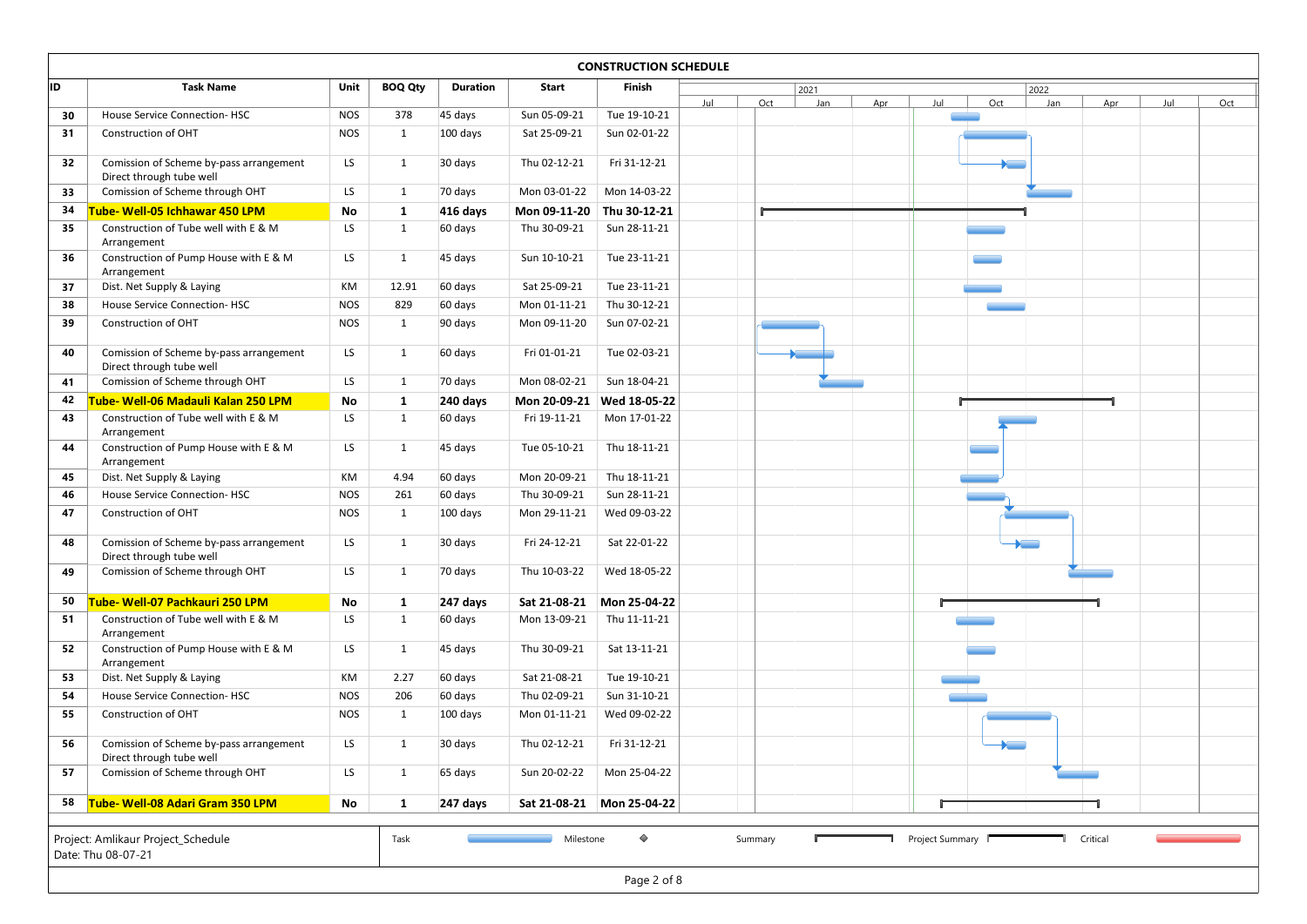|    |                                                                     |            |                |                 |                              | <b>CONSTRUCTION SCHEDULE</b> |     |     |             |     |     |     |             |     |     |     |
|----|---------------------------------------------------------------------|------------|----------------|-----------------|------------------------------|------------------------------|-----|-----|-------------|-----|-----|-----|-------------|-----|-----|-----|
| ID | <b>Task Name</b>                                                    | Unit       | <b>BOQ Qty</b> | <b>Duration</b> | Start                        | Finish                       | Jul | Oct | 2021<br>Jan | Apr | Jul | Oct | 2022<br>Jan | Apr | Jul | Oct |
| 59 | Construction of Tube well with E & M                                | LS.        | 1              | 30 days         | Wed 13-10-21                 | Thu 11-11-21                 |     |     |             |     |     |     |             |     |     |     |
| 60 | Arrangement<br>Construction of Pump House with E & M                | LS         | 1              | 45 days         | Thu 30-09-21                 | Sat 13-11-21                 |     |     |             |     |     |     |             |     |     |     |
| 61 | Arrangement<br>Dist. Net Supply & Laying                            | КM         | 4.68           | 60 days         | Sat 21-08-21                 | Tue 19-10-21                 |     |     |             |     |     |     |             |     |     |     |
| 62 | <b>House Service Connection-HSC</b>                                 | <b>NOS</b> | 372            | 60 days         | Thu 02-09-21                 | Sun 31-10-21                 |     |     |             |     |     |     |             |     |     |     |
| 63 | Construction of OHT                                                 | <b>NOS</b> | 1              | 100 days        | Mon 01-11-21                 | Wed 09-02-22                 |     |     |             |     |     |     |             |     |     |     |
|    |                                                                     |            |                |                 |                              |                              |     |     |             |     |     |     |             |     |     |     |
| 64 | Comission of Scheme by-pass arrangement<br>Direct through tube well | LS         | 1              | 30 days         | Thu 02-12-21                 | Fri 31-12-21                 |     |     |             |     |     |     |             |     |     |     |
| 65 | Comission of Scheme through OHT                                     | LS         | 1              | 70 days         | Tue 15-02-22                 | Mon 25-04-22                 |     |     |             |     |     |     |             |     |     |     |
| 66 | Tube- Well-09 Lasada 200 LPM                                        | No         | 1              | 247 days        | Sat 21-08-21                 | Mon 25-04-22                 |     |     |             |     |     |     |             |     |     |     |
| 67 | Construction of Tube well with E & M                                | LS         | 1              | 30 days         | Wed 13-10-21                 | Thu 11-11-21                 |     |     |             |     |     |     |             |     |     |     |
| 68 | Arrangement<br>Construction of Pump House with E & M                | LS         | 1              | 45 days         | Thu 30-09-21                 | Sat 13-11-21                 |     |     |             |     |     |     |             |     |     |     |
|    | Arrangement                                                         |            |                |                 |                              |                              |     |     |             |     |     |     |             |     |     |     |
| 69 | Dist. Net Supply & Laying                                           | KM         | 6.83           | 60 days         | Sat 21-08-21                 | Tue 19-10-21                 |     |     |             |     |     |     |             |     |     |     |
| 70 | House Service Connection-HSC                                        | <b>NOS</b> | 392            | 60 days         | Thu 02-09-21<br>Fri 05-11-21 | Sun 31-10-21                 |     |     |             |     |     |     |             |     |     |     |
| 71 | Construction of OHT                                                 | <b>NOS</b> | 1              | 100 days        |                              | Sun 13-02-22                 |     |     |             |     |     |     |             |     |     |     |
| 72 | Comission of Scheme by-pass arrangement                             | LS         | 1              | 30 days         | Thu 02-12-21                 | Fri 31-12-21                 |     |     |             |     |     |     |             |     |     |     |
| 73 | Direct through tube well<br>Comission of Scheme through OHT         | LS         | 1              | 70 days         | Tue 15-02-22                 | Mon 25-04-22                 |     |     |             |     |     |     |             |     |     |     |
| 74 | Tube- Well-10 Padohara 400 LPM                                      | No         | 1              | 247 days        | Sat 21-08-21                 | Mon 25-04-22                 |     |     |             |     |     |     |             |     |     |     |
| 75 | Construction of Tube well with E & M                                | LS         | 1              | 30 days         | Fri 05-11-21                 | Sat 04-12-21                 |     |     |             |     |     |     |             |     |     |     |
| 76 | Arrangement<br>Construction of Pump House with E & M                | LS         | 1              | 45 days         | Thu 30-09-21                 | Sat 13-11-21                 |     |     |             |     |     |     |             |     |     |     |
|    | Arrangement                                                         |            |                |                 |                              |                              |     |     |             |     |     |     |             |     |     |     |
| 77 | Dist. Net Supply & Laying                                           | KM         | 6.87           | 60 days         | Sat 21-08-21                 | Tue 19-10-21                 |     |     |             |     |     |     |             |     |     |     |
| 78 | House Service Connection-HSC                                        | <b>NOS</b> | 565            | 60 days         | Thu 02-09-21                 | Sun 31-10-21                 |     |     |             |     |     |     |             |     |     |     |
| 79 | Construction of OHT                                                 | <b>NOS</b> | $\mathbf{1}$   | 100 days        | Mon 01-11-21                 | Wed 09-02-22                 |     |     |             |     |     |     |             |     |     |     |
| 80 | Comission of Scheme by-pass arrangement<br>Direct through tube well | LS         | 1              | 30 days         | Thu 02-12-21                 | Fri 31-12-21                 |     |     |             |     |     |     |             |     |     |     |
| 81 | Comission of Scheme through OHT                                     | LS         | 1              | 70 days         | Tue 15-02-22                 | Mon 25-04-22                 |     |     |             |     |     |     |             |     |     |     |
| 82 | Tube- Well-11 Amara Gram 400 LPM                                    | No         | $\overline{2}$ | 247 days        | Sat 21-08-21                 | Mon 25-04-22                 |     |     |             |     |     |     |             |     |     |     |
| 83 | Construction of Tube well with E & M                                | LS         | 1              | 30 days         | Fri 05-11-21                 | Sat 04-12-21                 |     |     |             |     |     |     |             |     |     |     |
|    | Arrangement                                                         |            |                |                 |                              |                              |     |     |             |     |     |     |             |     |     |     |
| 84 | Construction of Pump House with E & M<br>Arrangement                | LS         | 1              | 45 days         | Thu 30-09-21                 | Sat 13-11-21                 |     |     |             |     |     |     |             |     |     |     |
| 85 | Dist. Net Supply & Laying                                           | KM         | 8.03           | 60 days         | Sat 21-08-21                 | Tue 19-10-21                 |     |     |             |     |     |     |             |     |     |     |
| 86 | House Service Connection-HSC                                        | <b>NOS</b> | 1255           | 60 days         | Thu 02-09-21                 | Sun 31-10-21                 |     |     |             |     |     |     |             |     |     |     |
|    | Construction of OHT                                                 | <b>NOS</b> | 1              | 100 days        | Mon 01-11-21                 | Wed 09-02-22                 |     |     |             |     |     |     |             |     |     |     |
| 87 |                                                                     |            |                |                 |                              |                              |     |     |             |     |     |     |             |     |     |     |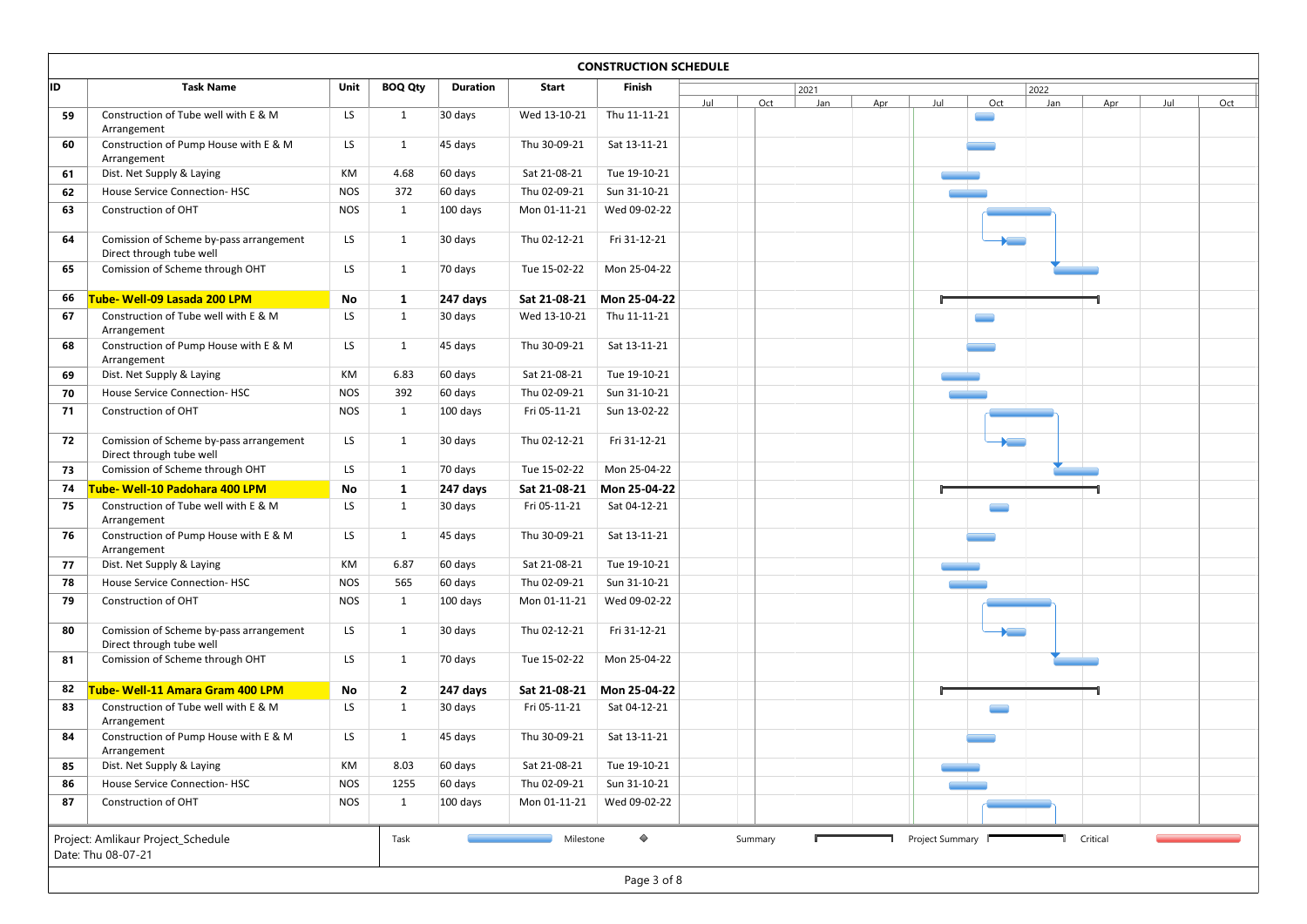|            |                                                                         |               |                                |                     |              | <b>CONSTRUCTION SCHEDULE</b>              |     |     |      |     |     |                                 |               |     |            |     |
|------------|-------------------------------------------------------------------------|---------------|--------------------------------|---------------------|--------------|-------------------------------------------|-----|-----|------|-----|-----|---------------------------------|---------------|-----|------------|-----|
| ID         | <b>Task Name</b>                                                        | Unit          | <b>BOQ Qty</b>                 | <b>Duration</b>     | Start        | Finish                                    |     |     | 2021 |     |     |                                 | 2022          |     |            |     |
| 88         | Comission of Scheme by-pass arrangement                                 | LS            | 1                              | 30 days             | Thu 02-12-21 | Fri 31-12-21                              | Jul | Oct | Jan  | Apr | Jul | Oct<br>$\overline{\phantom{a}}$ | Jan           | Apr | <b>Jul</b> | Oct |
|            | Direct through tube well                                                |               |                                |                     |              |                                           |     |     |      |     |     |                                 |               |     |            |     |
| 89         | Comission of Scheme through OHT                                         | LS            | 1                              | 70 days             | Tue 15-02-22 | Mon 25-04-22                              |     |     |      |     |     |                                 |               |     |            |     |
| 90         | Tube- Well-12 Madauli khurd 250 LPM                                     | No            | 1                              | 383 days            | Fri 11-12-20 | Wed 29-12-21                              |     |     |      |     |     |                                 |               |     |            |     |
| 91         | Construction of Tube well with E & M                                    | LS            | 1                              | 60 days             | Sun 31-10-21 | Wed 29-12-21                              |     |     |      |     |     |                                 |               |     |            |     |
|            | Arrangement                                                             |               |                                |                     |              |                                           |     |     |      |     |     |                                 |               |     |            |     |
| 92         | Construction of Pump House with E & M                                   | LS            | 1                              | 45 days             | Thu 30-09-21 | Sat 13-11-21                              |     |     |      |     |     |                                 |               |     |            |     |
| 93         | Arrangement<br>Dist. Net Supply & Laying                                | KM            | 1.3                            | 30 days             | Thu 28-10-21 | Fri 26-11-21                              |     |     |      |     |     |                                 |               |     |            |     |
| 94         | House Service Connection-HSC                                            | <b>NOS</b>    | 115                            | 50 days             | Sat 30-10-21 | Sat 18-12-21                              |     |     |      |     |     |                                 |               |     |            |     |
| 95         | Construction of OHT                                                     | NOS           | 1                              | 90 days             | Fri 11-12-20 | Thu 11-03-21                              |     |     |      |     |     |                                 |               |     |            |     |
|            |                                                                         |               |                                |                     |              |                                           |     |     |      |     |     |                                 |               |     |            |     |
| 96         | Comission of Scheme by-pass arrangement<br>Direct through tube well     | LS            | 1                              | 14 days             | Tue 05-01-21 | Mon 18-01-21                              |     |     |      |     |     |                                 |               |     |            |     |
| 97         | Comission of Scheme through OHT                                         | LS            | 1                              | 60 days             | Fri 12-03-21 | Mon 10-05-21                              |     |     |      |     |     |                                 |               |     |            |     |
|            |                                                                         |               |                                |                     |              |                                           |     |     |      |     |     |                                 |               |     |            |     |
|            | 98 Tube-Well-13 Baretha 300 LPM<br>Construction of Tube well with E & M | No<br>LS      | 1<br>1                         | 379 days<br>60 days | Mon 01-11-21 | Tue 05-01-21 Wed 19-01-22<br>Thu 30-12-21 |     |     |      |     |     |                                 |               |     |            |     |
| 99         | Arrangement                                                             |               |                                |                     |              |                                           |     |     |      |     |     |                                 |               |     |            |     |
| 100        | Construction of Pump House with E & M                                   | LS            | 1                              | 45 days             | Fri 05-11-21 | Sun 19-12-21                              |     |     |      |     |     |                                 |               |     |            |     |
|            | Arrangement                                                             | KM            | 14.26                          | 30 days             | Mon 01-11-21 | Tue 30-11-21                              |     |     |      |     |     |                                 |               |     |            |     |
| 101<br>102 | Dist. Net Supply & Laying<br>House Service Connection-HSC               | <b>NOS</b>    | 665                            | 30 days             | Fri 19-11-21 | Sat 18-12-21                              |     |     |      |     |     |                                 |               |     |            |     |
| 103        | Construction of OHT                                                     | <b>NOS</b>    | 1                              | 33 days             | Tue 05-01-21 | Sun 07-02-21                              |     |     |      |     |     |                                 |               |     |            |     |
|            |                                                                         |               |                                |                     |              |                                           |     |     |      |     |     |                                 |               |     |            |     |
| 104        | Comission of Scheme by-pass arrangement<br>Direct through tube well     | LS            | 1                              | 31 days             | Mon 20-12-21 | Wed 19-01-22                              |     |     |      |     |     |                                 | $\overline{}$ |     |            |     |
| 105        | Comission of Scheme through OHT                                         | LS            | $\mathbf{1}$                   | 60 days             | Mon 08-02-21 | Thu 08-04-21                              |     |     |      |     |     |                                 |               |     |            |     |
|            | Tube- Well-14 Durendi 200 & 450 LPM                                     |               |                                |                     |              |                                           |     |     |      |     |     |                                 |               |     |            |     |
| 106<br>107 | Construction of Tube well with E & M                                    | No<br>LS      | $\overline{2}$<br>$\mathbf{1}$ | 470 days<br>50 days | Mon 01-11-21 | Mon 09-11-20 Wed 23-02-22<br>Mon 20-12-21 |     |     |      |     |     |                                 |               |     |            |     |
|            | Arrangement                                                             |               |                                |                     |              |                                           |     |     |      |     |     |                                 |               |     |            |     |
| 108        | Construction of Pump House with E & M<br>Arrangement                    | LS            | 1                              | 45 days             | Fri 05-11-21 | Sun 19-12-21                              |     |     |      |     |     |                                 |               |     |            |     |
| 109        | Dist. Net Supply & Laying                                               | KM            | 42.8                           | 75 days             | Mon 15-11-21 | Sat 29-01-22                              |     |     |      |     |     |                                 |               |     |            |     |
| 110        | House Service Connection-HSC                                            | <b>NOS</b>    | 1077                           | 60 days             | Wed 20-10-21 | Sat 18-12-21                              |     |     |      |     |     |                                 |               |     |            |     |
| 111        | Construction of OHT                                                     | <b>NOS</b>    | $\overline{2}$                 | 120 days            | Mon 09-11-20 | Tue 09-03-21                              |     |     |      |     |     |                                 |               |     |            |     |
|            |                                                                         |               |                                |                     |              |                                           |     |     |      |     |     |                                 |               |     |            |     |
| 112        | Comission of Scheme by-pass arrangement<br>Direct through tube well     | LS            | 1                              | 60 days             | Sat 25-12-21 | Wed 23-02-22                              |     |     |      |     |     |                                 | $\sim$        |     |            |     |
| 113        | Comission of Scheme through OHT                                         | LS            | $\mathbf{1}$                   | 60 days             | Mon 15-03-21 | Thu 13-05-21                              |     |     |      |     |     |                                 |               |     |            |     |
| 114        | Tube- Well-15 Marauli 150 LPM                                           | $\mathsf{No}$ | $\overline{2}$                 | 384 days            |              | Thu 31-12-20 Wed 19-01-22                 |     |     |      |     |     |                                 |               |     |            |     |
| 115        | Construction of Tube well with E & M                                    | LS            | 1                              | 60 days             | Wed 10-11-21 | Sat 08-01-22                              |     |     |      |     |     |                                 |               |     |            |     |
|            | Arrangement                                                             |               |                                |                     |              |                                           |     |     |      |     |     |                                 |               |     |            |     |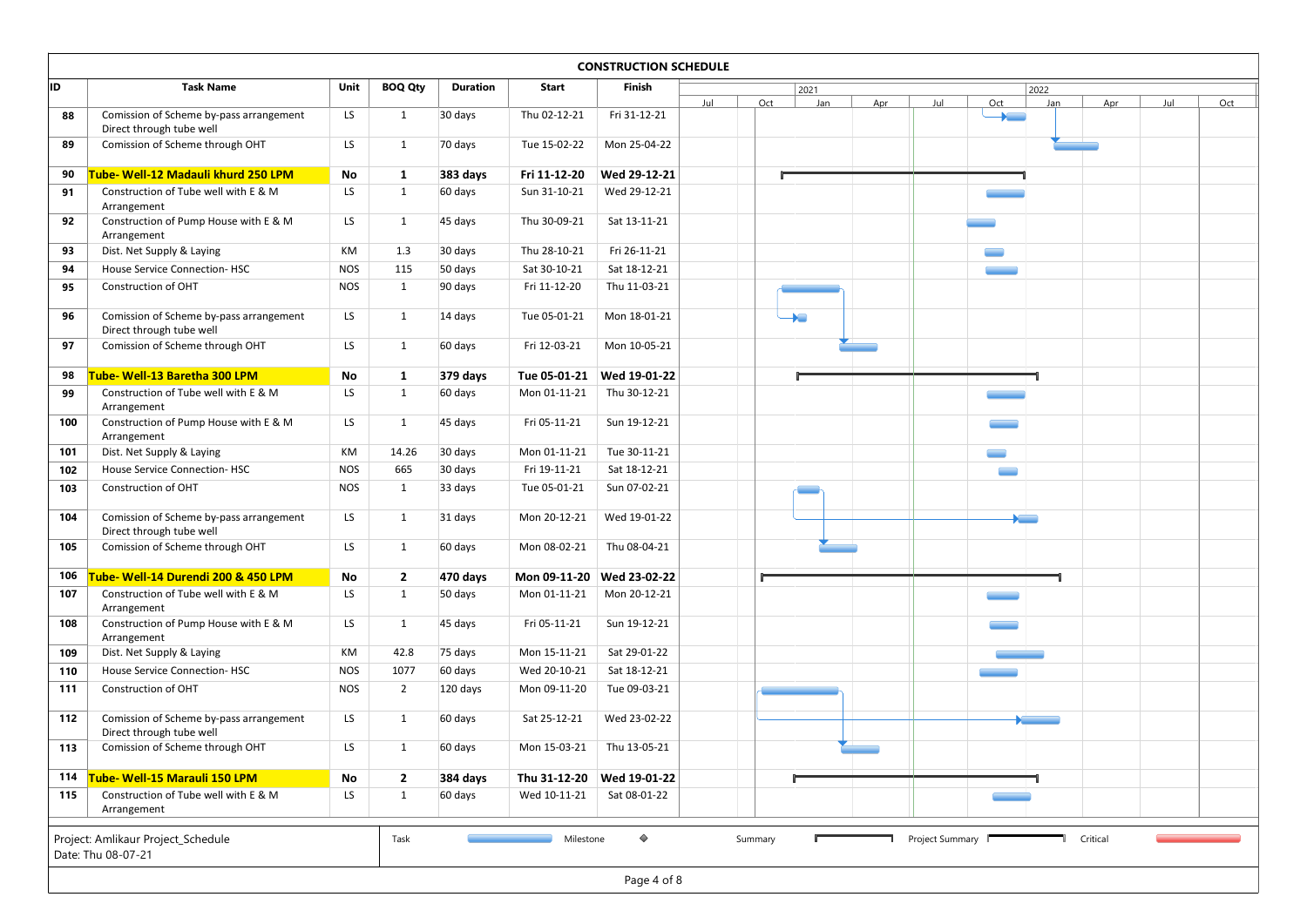| <b>CONSTRUCTION SCHEDULE</b><br>ID<br><b>Task Name</b><br>Unit<br><b>BOQ Qty</b><br>Duration<br>Start<br>Finish<br>2021<br>2022<br>Jul<br>Jul<br>Oct<br>Jan<br>Apr<br>Oct<br>Jan<br>Jul<br>Apr<br>Construction of Pump House with E & M<br>LS<br>$\mathbf{1}$<br>45 days<br>Fri 05-11-21<br>Sun 19-12-21<br>116<br>Arrangement<br>Tue 30-11-21<br>Dist. Net Supply & Laying<br>КM<br>14.9<br>30 days<br>Mon 01-11-21<br>117<br>House Service Connection-HSC<br><b>NOS</b><br>879<br>30 days<br>Fri 19-11-21<br>Sat 18-12-21<br>118<br>119<br>Construction of OHT<br><b>NOS</b><br>97 days<br>Thu 31-12-20<br>Wed 07-04-21<br>1<br>120<br>Comission of Scheme by-pass arrangement<br>LS<br>Mon 20-12-21<br>Wed 19-01-22<br>1<br>31 days<br><b>Property</b><br>Direct through tube well<br>Comission of Scheme through OHT<br>Thu 08-04-21<br>LS<br>60 days<br>Sun 06-06-21<br>121<br>1<br>Tube- Well-16 Goyra Mugli 200 LPM<br>122<br>No<br>383 days<br>Fri 01-01-21<br>Wed 19-01-22<br>$\overline{4}$<br>Construction of Tube well with E & M<br>LS<br>$\mathbf{1}$<br>123<br>60 days<br>Mon 15-11-21<br>Thu 13-01-22<br>Arrangement<br>Construction of Pump House with E & M<br>124<br>LS<br>Wed 10-11-21<br>Fri 24-12-21<br>1<br>45 days<br>Arrangement<br>125<br>Dist. Net Supply & Laying<br>KM<br>17.84<br>30 days<br>Mon 01-11-21<br>Tue 30-11-21<br>Fri 19-11-21<br>Sat 18-12-21<br>126<br>House Service Connection-HSC<br><b>NOS</b><br>1755<br>30 days<br><b>NOS</b><br>Fri 01-01-21<br>127<br>Construction of OHT<br>100 days<br>Sun 11-04-21<br>1<br>Comission of Scheme by-pass arrangement<br>LS<br>Mon 20-12-21<br>Wed 19-01-22<br>128<br>1<br>31 days<br>$\sum_{i=1}^{n}$<br>Direct through tube well<br>Comission of Scheme through OHT<br>LS<br>Mon 12-04-21<br>Thu 10-06-21<br>129<br>60 days<br>1<br>Tube- Well-17 Jakhaura 150 LPM<br>No<br>Mon 30-11-20 Mon 28-02-22<br>130<br>454 days<br>1<br>Construction of Tube well with E & M<br>LS<br>Thu 30-12-21<br>Mon 28-02-22<br>131<br>$\mathbf{1}$<br>60 days<br>Arrangement<br>Construction of Pump House with E & M<br>LS<br>Sat 08-01-22<br>132<br>45 days<br>Thu 25-11-21<br>1<br>Arrangement<br>13.8<br>Wed 29-12-21<br>Dist. Net Supply & Laying<br>KM<br>45 days<br>Mon 15-11-21<br>133<br>Wed 03-11-21<br>Sat 18-12-21<br>House Service Connection-HSC<br><b>NOS</b><br>607<br>46 days<br>134<br>Construction of OHT<br><b>NOS</b><br>Mon 30-11-20<br>Wed 10-03-21<br>135<br>1<br>100 days<br>Comission of Scheme by-pass arrangement<br>Wed 05-01-22<br>Sat 05-02-22<br>136<br>LS<br>$\mathbf{1}$<br>31 days<br><b>Paradonic</b><br>Direct through tube well<br>Comission of Scheme through OHT<br>LS<br>$\mathbf{1}$<br>60 days<br>Thu 11-03-21<br>Sun 09-05-21<br>137<br>Tube- Well-18 Khaptiha khurd 300 LPM<br>Fri 30-10-20<br>Mon 29-11-21<br>138<br>No<br>395 days<br><sup>1</sup><br>Construction of Tube well with E & M<br>LS<br>60 days<br>Fri 01-10-21<br>Mon 29-11-21<br>139<br>1<br>Arrangement<br>Construction of Pump House with E & M<br>Thu 30-09-21<br>LS<br>45 days<br>Sat 13-11-21<br>140<br>1<br>Arrangement<br>KM<br>3.22<br>Thu 28-10-21<br>Fri 26-11-21<br>141<br>Dist. Net Supply & Laying<br>30 days<br><b>NOS</b><br>428<br>Fri 30-10-20<br>Sun 13-12-20<br>142<br>House Service Connection-HSC<br>45 days<br>Sun 07-02-21<br>143<br>Construction of OHT<br><b>NOS</b><br>90 days<br>Mon 09-11-20<br>1<br>Comission of Scheme by-pass arrangement<br>LS<br>Sun 27-12-20<br>144<br>14 days<br>Mon 14-12-20<br>1<br>$\blacktriangleright$ $\blacksquare$ |                          |  |  |  |  |  |  |  |     |
|----------------------------------------------------------------------------------------------------------------------------------------------------------------------------------------------------------------------------------------------------------------------------------------------------------------------------------------------------------------------------------------------------------------------------------------------------------------------------------------------------------------------------------------------------------------------------------------------------------------------------------------------------------------------------------------------------------------------------------------------------------------------------------------------------------------------------------------------------------------------------------------------------------------------------------------------------------------------------------------------------------------------------------------------------------------------------------------------------------------------------------------------------------------------------------------------------------------------------------------------------------------------------------------------------------------------------------------------------------------------------------------------------------------------------------------------------------------------------------------------------------------------------------------------------------------------------------------------------------------------------------------------------------------------------------------------------------------------------------------------------------------------------------------------------------------------------------------------------------------------------------------------------------------------------------------------------------------------------------------------------------------------------------------------------------------------------------------------------------------------------------------------------------------------------------------------------------------------------------------------------------------------------------------------------------------------------------------------------------------------------------------------------------------------------------------------------------------------------------------------------------------------------------------------------------------------------------------------------------------------------------------------------------------------------------------------------------------------------------------------------------------------------------------------------------------------------------------------------------------------------------------------------------------------------------------------------------------------------------------------------------------------------------------------------------------------------------------------------------------------------------------------------------------------------------------------------------------------------------------------------------------------------------------------------------------------------------------------------------------------------------------------------------------------------------------------------------------------------------------------------------------------------------------------------------------|--------------------------|--|--|--|--|--|--|--|-----|
|                                                                                                                                                                                                                                                                                                                                                                                                                                                                                                                                                                                                                                                                                                                                                                                                                                                                                                                                                                                                                                                                                                                                                                                                                                                                                                                                                                                                                                                                                                                                                                                                                                                                                                                                                                                                                                                                                                                                                                                                                                                                                                                                                                                                                                                                                                                                                                                                                                                                                                                                                                                                                                                                                                                                                                                                                                                                                                                                                                                                                                                                                                                                                                                                                                                                                                                                                                                                                                                                                                                                                                |                          |  |  |  |  |  |  |  |     |
|                                                                                                                                                                                                                                                                                                                                                                                                                                                                                                                                                                                                                                                                                                                                                                                                                                                                                                                                                                                                                                                                                                                                                                                                                                                                                                                                                                                                                                                                                                                                                                                                                                                                                                                                                                                                                                                                                                                                                                                                                                                                                                                                                                                                                                                                                                                                                                                                                                                                                                                                                                                                                                                                                                                                                                                                                                                                                                                                                                                                                                                                                                                                                                                                                                                                                                                                                                                                                                                                                                                                                                |                          |  |  |  |  |  |  |  |     |
|                                                                                                                                                                                                                                                                                                                                                                                                                                                                                                                                                                                                                                                                                                                                                                                                                                                                                                                                                                                                                                                                                                                                                                                                                                                                                                                                                                                                                                                                                                                                                                                                                                                                                                                                                                                                                                                                                                                                                                                                                                                                                                                                                                                                                                                                                                                                                                                                                                                                                                                                                                                                                                                                                                                                                                                                                                                                                                                                                                                                                                                                                                                                                                                                                                                                                                                                                                                                                                                                                                                                                                |                          |  |  |  |  |  |  |  |     |
|                                                                                                                                                                                                                                                                                                                                                                                                                                                                                                                                                                                                                                                                                                                                                                                                                                                                                                                                                                                                                                                                                                                                                                                                                                                                                                                                                                                                                                                                                                                                                                                                                                                                                                                                                                                                                                                                                                                                                                                                                                                                                                                                                                                                                                                                                                                                                                                                                                                                                                                                                                                                                                                                                                                                                                                                                                                                                                                                                                                                                                                                                                                                                                                                                                                                                                                                                                                                                                                                                                                                                                |                          |  |  |  |  |  |  |  |     |
|                                                                                                                                                                                                                                                                                                                                                                                                                                                                                                                                                                                                                                                                                                                                                                                                                                                                                                                                                                                                                                                                                                                                                                                                                                                                                                                                                                                                                                                                                                                                                                                                                                                                                                                                                                                                                                                                                                                                                                                                                                                                                                                                                                                                                                                                                                                                                                                                                                                                                                                                                                                                                                                                                                                                                                                                                                                                                                                                                                                                                                                                                                                                                                                                                                                                                                                                                                                                                                                                                                                                                                |                          |  |  |  |  |  |  |  |     |
|                                                                                                                                                                                                                                                                                                                                                                                                                                                                                                                                                                                                                                                                                                                                                                                                                                                                                                                                                                                                                                                                                                                                                                                                                                                                                                                                                                                                                                                                                                                                                                                                                                                                                                                                                                                                                                                                                                                                                                                                                                                                                                                                                                                                                                                                                                                                                                                                                                                                                                                                                                                                                                                                                                                                                                                                                                                                                                                                                                                                                                                                                                                                                                                                                                                                                                                                                                                                                                                                                                                                                                |                          |  |  |  |  |  |  |  |     |
|                                                                                                                                                                                                                                                                                                                                                                                                                                                                                                                                                                                                                                                                                                                                                                                                                                                                                                                                                                                                                                                                                                                                                                                                                                                                                                                                                                                                                                                                                                                                                                                                                                                                                                                                                                                                                                                                                                                                                                                                                                                                                                                                                                                                                                                                                                                                                                                                                                                                                                                                                                                                                                                                                                                                                                                                                                                                                                                                                                                                                                                                                                                                                                                                                                                                                                                                                                                                                                                                                                                                                                |                          |  |  |  |  |  |  |  |     |
|                                                                                                                                                                                                                                                                                                                                                                                                                                                                                                                                                                                                                                                                                                                                                                                                                                                                                                                                                                                                                                                                                                                                                                                                                                                                                                                                                                                                                                                                                                                                                                                                                                                                                                                                                                                                                                                                                                                                                                                                                                                                                                                                                                                                                                                                                                                                                                                                                                                                                                                                                                                                                                                                                                                                                                                                                                                                                                                                                                                                                                                                                                                                                                                                                                                                                                                                                                                                                                                                                                                                                                |                          |  |  |  |  |  |  |  |     |
|                                                                                                                                                                                                                                                                                                                                                                                                                                                                                                                                                                                                                                                                                                                                                                                                                                                                                                                                                                                                                                                                                                                                                                                                                                                                                                                                                                                                                                                                                                                                                                                                                                                                                                                                                                                                                                                                                                                                                                                                                                                                                                                                                                                                                                                                                                                                                                                                                                                                                                                                                                                                                                                                                                                                                                                                                                                                                                                                                                                                                                                                                                                                                                                                                                                                                                                                                                                                                                                                                                                                                                |                          |  |  |  |  |  |  |  |     |
|                                                                                                                                                                                                                                                                                                                                                                                                                                                                                                                                                                                                                                                                                                                                                                                                                                                                                                                                                                                                                                                                                                                                                                                                                                                                                                                                                                                                                                                                                                                                                                                                                                                                                                                                                                                                                                                                                                                                                                                                                                                                                                                                                                                                                                                                                                                                                                                                                                                                                                                                                                                                                                                                                                                                                                                                                                                                                                                                                                                                                                                                                                                                                                                                                                                                                                                                                                                                                                                                                                                                                                |                          |  |  |  |  |  |  |  |     |
|                                                                                                                                                                                                                                                                                                                                                                                                                                                                                                                                                                                                                                                                                                                                                                                                                                                                                                                                                                                                                                                                                                                                                                                                                                                                                                                                                                                                                                                                                                                                                                                                                                                                                                                                                                                                                                                                                                                                                                                                                                                                                                                                                                                                                                                                                                                                                                                                                                                                                                                                                                                                                                                                                                                                                                                                                                                                                                                                                                                                                                                                                                                                                                                                                                                                                                                                                                                                                                                                                                                                                                |                          |  |  |  |  |  |  |  |     |
|                                                                                                                                                                                                                                                                                                                                                                                                                                                                                                                                                                                                                                                                                                                                                                                                                                                                                                                                                                                                                                                                                                                                                                                                                                                                                                                                                                                                                                                                                                                                                                                                                                                                                                                                                                                                                                                                                                                                                                                                                                                                                                                                                                                                                                                                                                                                                                                                                                                                                                                                                                                                                                                                                                                                                                                                                                                                                                                                                                                                                                                                                                                                                                                                                                                                                                                                                                                                                                                                                                                                                                |                          |  |  |  |  |  |  |  |     |
|                                                                                                                                                                                                                                                                                                                                                                                                                                                                                                                                                                                                                                                                                                                                                                                                                                                                                                                                                                                                                                                                                                                                                                                                                                                                                                                                                                                                                                                                                                                                                                                                                                                                                                                                                                                                                                                                                                                                                                                                                                                                                                                                                                                                                                                                                                                                                                                                                                                                                                                                                                                                                                                                                                                                                                                                                                                                                                                                                                                                                                                                                                                                                                                                                                                                                                                                                                                                                                                                                                                                                                |                          |  |  |  |  |  |  |  |     |
|                                                                                                                                                                                                                                                                                                                                                                                                                                                                                                                                                                                                                                                                                                                                                                                                                                                                                                                                                                                                                                                                                                                                                                                                                                                                                                                                                                                                                                                                                                                                                                                                                                                                                                                                                                                                                                                                                                                                                                                                                                                                                                                                                                                                                                                                                                                                                                                                                                                                                                                                                                                                                                                                                                                                                                                                                                                                                                                                                                                                                                                                                                                                                                                                                                                                                                                                                                                                                                                                                                                                                                |                          |  |  |  |  |  |  |  | Oct |
|                                                                                                                                                                                                                                                                                                                                                                                                                                                                                                                                                                                                                                                                                                                                                                                                                                                                                                                                                                                                                                                                                                                                                                                                                                                                                                                                                                                                                                                                                                                                                                                                                                                                                                                                                                                                                                                                                                                                                                                                                                                                                                                                                                                                                                                                                                                                                                                                                                                                                                                                                                                                                                                                                                                                                                                                                                                                                                                                                                                                                                                                                                                                                                                                                                                                                                                                                                                                                                                                                                                                                                |                          |  |  |  |  |  |  |  |     |
|                                                                                                                                                                                                                                                                                                                                                                                                                                                                                                                                                                                                                                                                                                                                                                                                                                                                                                                                                                                                                                                                                                                                                                                                                                                                                                                                                                                                                                                                                                                                                                                                                                                                                                                                                                                                                                                                                                                                                                                                                                                                                                                                                                                                                                                                                                                                                                                                                                                                                                                                                                                                                                                                                                                                                                                                                                                                                                                                                                                                                                                                                                                                                                                                                                                                                                                                                                                                                                                                                                                                                                |                          |  |  |  |  |  |  |  |     |
|                                                                                                                                                                                                                                                                                                                                                                                                                                                                                                                                                                                                                                                                                                                                                                                                                                                                                                                                                                                                                                                                                                                                                                                                                                                                                                                                                                                                                                                                                                                                                                                                                                                                                                                                                                                                                                                                                                                                                                                                                                                                                                                                                                                                                                                                                                                                                                                                                                                                                                                                                                                                                                                                                                                                                                                                                                                                                                                                                                                                                                                                                                                                                                                                                                                                                                                                                                                                                                                                                                                                                                |                          |  |  |  |  |  |  |  |     |
|                                                                                                                                                                                                                                                                                                                                                                                                                                                                                                                                                                                                                                                                                                                                                                                                                                                                                                                                                                                                                                                                                                                                                                                                                                                                                                                                                                                                                                                                                                                                                                                                                                                                                                                                                                                                                                                                                                                                                                                                                                                                                                                                                                                                                                                                                                                                                                                                                                                                                                                                                                                                                                                                                                                                                                                                                                                                                                                                                                                                                                                                                                                                                                                                                                                                                                                                                                                                                                                                                                                                                                |                          |  |  |  |  |  |  |  |     |
|                                                                                                                                                                                                                                                                                                                                                                                                                                                                                                                                                                                                                                                                                                                                                                                                                                                                                                                                                                                                                                                                                                                                                                                                                                                                                                                                                                                                                                                                                                                                                                                                                                                                                                                                                                                                                                                                                                                                                                                                                                                                                                                                                                                                                                                                                                                                                                                                                                                                                                                                                                                                                                                                                                                                                                                                                                                                                                                                                                                                                                                                                                                                                                                                                                                                                                                                                                                                                                                                                                                                                                |                          |  |  |  |  |  |  |  |     |
|                                                                                                                                                                                                                                                                                                                                                                                                                                                                                                                                                                                                                                                                                                                                                                                                                                                                                                                                                                                                                                                                                                                                                                                                                                                                                                                                                                                                                                                                                                                                                                                                                                                                                                                                                                                                                                                                                                                                                                                                                                                                                                                                                                                                                                                                                                                                                                                                                                                                                                                                                                                                                                                                                                                                                                                                                                                                                                                                                                                                                                                                                                                                                                                                                                                                                                                                                                                                                                                                                                                                                                |                          |  |  |  |  |  |  |  |     |
|                                                                                                                                                                                                                                                                                                                                                                                                                                                                                                                                                                                                                                                                                                                                                                                                                                                                                                                                                                                                                                                                                                                                                                                                                                                                                                                                                                                                                                                                                                                                                                                                                                                                                                                                                                                                                                                                                                                                                                                                                                                                                                                                                                                                                                                                                                                                                                                                                                                                                                                                                                                                                                                                                                                                                                                                                                                                                                                                                                                                                                                                                                                                                                                                                                                                                                                                                                                                                                                                                                                                                                |                          |  |  |  |  |  |  |  |     |
|                                                                                                                                                                                                                                                                                                                                                                                                                                                                                                                                                                                                                                                                                                                                                                                                                                                                                                                                                                                                                                                                                                                                                                                                                                                                                                                                                                                                                                                                                                                                                                                                                                                                                                                                                                                                                                                                                                                                                                                                                                                                                                                                                                                                                                                                                                                                                                                                                                                                                                                                                                                                                                                                                                                                                                                                                                                                                                                                                                                                                                                                                                                                                                                                                                                                                                                                                                                                                                                                                                                                                                |                          |  |  |  |  |  |  |  |     |
|                                                                                                                                                                                                                                                                                                                                                                                                                                                                                                                                                                                                                                                                                                                                                                                                                                                                                                                                                                                                                                                                                                                                                                                                                                                                                                                                                                                                                                                                                                                                                                                                                                                                                                                                                                                                                                                                                                                                                                                                                                                                                                                                                                                                                                                                                                                                                                                                                                                                                                                                                                                                                                                                                                                                                                                                                                                                                                                                                                                                                                                                                                                                                                                                                                                                                                                                                                                                                                                                                                                                                                |                          |  |  |  |  |  |  |  |     |
|                                                                                                                                                                                                                                                                                                                                                                                                                                                                                                                                                                                                                                                                                                                                                                                                                                                                                                                                                                                                                                                                                                                                                                                                                                                                                                                                                                                                                                                                                                                                                                                                                                                                                                                                                                                                                                                                                                                                                                                                                                                                                                                                                                                                                                                                                                                                                                                                                                                                                                                                                                                                                                                                                                                                                                                                                                                                                                                                                                                                                                                                                                                                                                                                                                                                                                                                                                                                                                                                                                                                                                |                          |  |  |  |  |  |  |  |     |
|                                                                                                                                                                                                                                                                                                                                                                                                                                                                                                                                                                                                                                                                                                                                                                                                                                                                                                                                                                                                                                                                                                                                                                                                                                                                                                                                                                                                                                                                                                                                                                                                                                                                                                                                                                                                                                                                                                                                                                                                                                                                                                                                                                                                                                                                                                                                                                                                                                                                                                                                                                                                                                                                                                                                                                                                                                                                                                                                                                                                                                                                                                                                                                                                                                                                                                                                                                                                                                                                                                                                                                |                          |  |  |  |  |  |  |  |     |
|                                                                                                                                                                                                                                                                                                                                                                                                                                                                                                                                                                                                                                                                                                                                                                                                                                                                                                                                                                                                                                                                                                                                                                                                                                                                                                                                                                                                                                                                                                                                                                                                                                                                                                                                                                                                                                                                                                                                                                                                                                                                                                                                                                                                                                                                                                                                                                                                                                                                                                                                                                                                                                                                                                                                                                                                                                                                                                                                                                                                                                                                                                                                                                                                                                                                                                                                                                                                                                                                                                                                                                |                          |  |  |  |  |  |  |  |     |
|                                                                                                                                                                                                                                                                                                                                                                                                                                                                                                                                                                                                                                                                                                                                                                                                                                                                                                                                                                                                                                                                                                                                                                                                                                                                                                                                                                                                                                                                                                                                                                                                                                                                                                                                                                                                                                                                                                                                                                                                                                                                                                                                                                                                                                                                                                                                                                                                                                                                                                                                                                                                                                                                                                                                                                                                                                                                                                                                                                                                                                                                                                                                                                                                                                                                                                                                                                                                                                                                                                                                                                |                          |  |  |  |  |  |  |  |     |
|                                                                                                                                                                                                                                                                                                                                                                                                                                                                                                                                                                                                                                                                                                                                                                                                                                                                                                                                                                                                                                                                                                                                                                                                                                                                                                                                                                                                                                                                                                                                                                                                                                                                                                                                                                                                                                                                                                                                                                                                                                                                                                                                                                                                                                                                                                                                                                                                                                                                                                                                                                                                                                                                                                                                                                                                                                                                                                                                                                                                                                                                                                                                                                                                                                                                                                                                                                                                                                                                                                                                                                |                          |  |  |  |  |  |  |  |     |
|                                                                                                                                                                                                                                                                                                                                                                                                                                                                                                                                                                                                                                                                                                                                                                                                                                                                                                                                                                                                                                                                                                                                                                                                                                                                                                                                                                                                                                                                                                                                                                                                                                                                                                                                                                                                                                                                                                                                                                                                                                                                                                                                                                                                                                                                                                                                                                                                                                                                                                                                                                                                                                                                                                                                                                                                                                                                                                                                                                                                                                                                                                                                                                                                                                                                                                                                                                                                                                                                                                                                                                |                          |  |  |  |  |  |  |  |     |
|                                                                                                                                                                                                                                                                                                                                                                                                                                                                                                                                                                                                                                                                                                                                                                                                                                                                                                                                                                                                                                                                                                                                                                                                                                                                                                                                                                                                                                                                                                                                                                                                                                                                                                                                                                                                                                                                                                                                                                                                                                                                                                                                                                                                                                                                                                                                                                                                                                                                                                                                                                                                                                                                                                                                                                                                                                                                                                                                                                                                                                                                                                                                                                                                                                                                                                                                                                                                                                                                                                                                                                |                          |  |  |  |  |  |  |  |     |
|                                                                                                                                                                                                                                                                                                                                                                                                                                                                                                                                                                                                                                                                                                                                                                                                                                                                                                                                                                                                                                                                                                                                                                                                                                                                                                                                                                                                                                                                                                                                                                                                                                                                                                                                                                                                                                                                                                                                                                                                                                                                                                                                                                                                                                                                                                                                                                                                                                                                                                                                                                                                                                                                                                                                                                                                                                                                                                                                                                                                                                                                                                                                                                                                                                                                                                                                                                                                                                                                                                                                                                |                          |  |  |  |  |  |  |  |     |
|                                                                                                                                                                                                                                                                                                                                                                                                                                                                                                                                                                                                                                                                                                                                                                                                                                                                                                                                                                                                                                                                                                                                                                                                                                                                                                                                                                                                                                                                                                                                                                                                                                                                                                                                                                                                                                                                                                                                                                                                                                                                                                                                                                                                                                                                                                                                                                                                                                                                                                                                                                                                                                                                                                                                                                                                                                                                                                                                                                                                                                                                                                                                                                                                                                                                                                                                                                                                                                                                                                                                                                |                          |  |  |  |  |  |  |  |     |
|                                                                                                                                                                                                                                                                                                                                                                                                                                                                                                                                                                                                                                                                                                                                                                                                                                                                                                                                                                                                                                                                                                                                                                                                                                                                                                                                                                                                                                                                                                                                                                                                                                                                                                                                                                                                                                                                                                                                                                                                                                                                                                                                                                                                                                                                                                                                                                                                                                                                                                                                                                                                                                                                                                                                                                                                                                                                                                                                                                                                                                                                                                                                                                                                                                                                                                                                                                                                                                                                                                                                                                |                          |  |  |  |  |  |  |  |     |
|                                                                                                                                                                                                                                                                                                                                                                                                                                                                                                                                                                                                                                                                                                                                                                                                                                                                                                                                                                                                                                                                                                                                                                                                                                                                                                                                                                                                                                                                                                                                                                                                                                                                                                                                                                                                                                                                                                                                                                                                                                                                                                                                                                                                                                                                                                                                                                                                                                                                                                                                                                                                                                                                                                                                                                                                                                                                                                                                                                                                                                                                                                                                                                                                                                                                                                                                                                                                                                                                                                                                                                |                          |  |  |  |  |  |  |  |     |
|                                                                                                                                                                                                                                                                                                                                                                                                                                                                                                                                                                                                                                                                                                                                                                                                                                                                                                                                                                                                                                                                                                                                                                                                                                                                                                                                                                                                                                                                                                                                                                                                                                                                                                                                                                                                                                                                                                                                                                                                                                                                                                                                                                                                                                                                                                                                                                                                                                                                                                                                                                                                                                                                                                                                                                                                                                                                                                                                                                                                                                                                                                                                                                                                                                                                                                                                                                                                                                                                                                                                                                |                          |  |  |  |  |  |  |  |     |
|                                                                                                                                                                                                                                                                                                                                                                                                                                                                                                                                                                                                                                                                                                                                                                                                                                                                                                                                                                                                                                                                                                                                                                                                                                                                                                                                                                                                                                                                                                                                                                                                                                                                                                                                                                                                                                                                                                                                                                                                                                                                                                                                                                                                                                                                                                                                                                                                                                                                                                                                                                                                                                                                                                                                                                                                                                                                                                                                                                                                                                                                                                                                                                                                                                                                                                                                                                                                                                                                                                                                                                |                          |  |  |  |  |  |  |  |     |
|                                                                                                                                                                                                                                                                                                                                                                                                                                                                                                                                                                                                                                                                                                                                                                                                                                                                                                                                                                                                                                                                                                                                                                                                                                                                                                                                                                                                                                                                                                                                                                                                                                                                                                                                                                                                                                                                                                                                                                                                                                                                                                                                                                                                                                                                                                                                                                                                                                                                                                                                                                                                                                                                                                                                                                                                                                                                                                                                                                                                                                                                                                                                                                                                                                                                                                                                                                                                                                                                                                                                                                |                          |  |  |  |  |  |  |  |     |
|                                                                                                                                                                                                                                                                                                                                                                                                                                                                                                                                                                                                                                                                                                                                                                                                                                                                                                                                                                                                                                                                                                                                                                                                                                                                                                                                                                                                                                                                                                                                                                                                                                                                                                                                                                                                                                                                                                                                                                                                                                                                                                                                                                                                                                                                                                                                                                                                                                                                                                                                                                                                                                                                                                                                                                                                                                                                                                                                                                                                                                                                                                                                                                                                                                                                                                                                                                                                                                                                                                                                                                |                          |  |  |  |  |  |  |  |     |
|                                                                                                                                                                                                                                                                                                                                                                                                                                                                                                                                                                                                                                                                                                                                                                                                                                                                                                                                                                                                                                                                                                                                                                                                                                                                                                                                                                                                                                                                                                                                                                                                                                                                                                                                                                                                                                                                                                                                                                                                                                                                                                                                                                                                                                                                                                                                                                                                                                                                                                                                                                                                                                                                                                                                                                                                                                                                                                                                                                                                                                                                                                                                                                                                                                                                                                                                                                                                                                                                                                                                                                |                          |  |  |  |  |  |  |  |     |
|                                                                                                                                                                                                                                                                                                                                                                                                                                                                                                                                                                                                                                                                                                                                                                                                                                                                                                                                                                                                                                                                                                                                                                                                                                                                                                                                                                                                                                                                                                                                                                                                                                                                                                                                                                                                                                                                                                                                                                                                                                                                                                                                                                                                                                                                                                                                                                                                                                                                                                                                                                                                                                                                                                                                                                                                                                                                                                                                                                                                                                                                                                                                                                                                                                                                                                                                                                                                                                                                                                                                                                |                          |  |  |  |  |  |  |  |     |
|                                                                                                                                                                                                                                                                                                                                                                                                                                                                                                                                                                                                                                                                                                                                                                                                                                                                                                                                                                                                                                                                                                                                                                                                                                                                                                                                                                                                                                                                                                                                                                                                                                                                                                                                                                                                                                                                                                                                                                                                                                                                                                                                                                                                                                                                                                                                                                                                                                                                                                                                                                                                                                                                                                                                                                                                                                                                                                                                                                                                                                                                                                                                                                                                                                                                                                                                                                                                                                                                                                                                                                |                          |  |  |  |  |  |  |  |     |
|                                                                                                                                                                                                                                                                                                                                                                                                                                                                                                                                                                                                                                                                                                                                                                                                                                                                                                                                                                                                                                                                                                                                                                                                                                                                                                                                                                                                                                                                                                                                                                                                                                                                                                                                                                                                                                                                                                                                                                                                                                                                                                                                                                                                                                                                                                                                                                                                                                                                                                                                                                                                                                                                                                                                                                                                                                                                                                                                                                                                                                                                                                                                                                                                                                                                                                                                                                                                                                                                                                                                                                |                          |  |  |  |  |  |  |  |     |
|                                                                                                                                                                                                                                                                                                                                                                                                                                                                                                                                                                                                                                                                                                                                                                                                                                                                                                                                                                                                                                                                                                                                                                                                                                                                                                                                                                                                                                                                                                                                                                                                                                                                                                                                                                                                                                                                                                                                                                                                                                                                                                                                                                                                                                                                                                                                                                                                                                                                                                                                                                                                                                                                                                                                                                                                                                                                                                                                                                                                                                                                                                                                                                                                                                                                                                                                                                                                                                                                                                                                                                |                          |  |  |  |  |  |  |  |     |
|                                                                                                                                                                                                                                                                                                                                                                                                                                                                                                                                                                                                                                                                                                                                                                                                                                                                                                                                                                                                                                                                                                                                                                                                                                                                                                                                                                                                                                                                                                                                                                                                                                                                                                                                                                                                                                                                                                                                                                                                                                                                                                                                                                                                                                                                                                                                                                                                                                                                                                                                                                                                                                                                                                                                                                                                                                                                                                                                                                                                                                                                                                                                                                                                                                                                                                                                                                                                                                                                                                                                                                |                          |  |  |  |  |  |  |  |     |
|                                                                                                                                                                                                                                                                                                                                                                                                                                                                                                                                                                                                                                                                                                                                                                                                                                                                                                                                                                                                                                                                                                                                                                                                                                                                                                                                                                                                                                                                                                                                                                                                                                                                                                                                                                                                                                                                                                                                                                                                                                                                                                                                                                                                                                                                                                                                                                                                                                                                                                                                                                                                                                                                                                                                                                                                                                                                                                                                                                                                                                                                                                                                                                                                                                                                                                                                                                                                                                                                                                                                                                |                          |  |  |  |  |  |  |  |     |
|                                                                                                                                                                                                                                                                                                                                                                                                                                                                                                                                                                                                                                                                                                                                                                                                                                                                                                                                                                                                                                                                                                                                                                                                                                                                                                                                                                                                                                                                                                                                                                                                                                                                                                                                                                                                                                                                                                                                                                                                                                                                                                                                                                                                                                                                                                                                                                                                                                                                                                                                                                                                                                                                                                                                                                                                                                                                                                                                                                                                                                                                                                                                                                                                                                                                                                                                                                                                                                                                                                                                                                |                          |  |  |  |  |  |  |  |     |
|                                                                                                                                                                                                                                                                                                                                                                                                                                                                                                                                                                                                                                                                                                                                                                                                                                                                                                                                                                                                                                                                                                                                                                                                                                                                                                                                                                                                                                                                                                                                                                                                                                                                                                                                                                                                                                                                                                                                                                                                                                                                                                                                                                                                                                                                                                                                                                                                                                                                                                                                                                                                                                                                                                                                                                                                                                                                                                                                                                                                                                                                                                                                                                                                                                                                                                                                                                                                                                                                                                                                                                |                          |  |  |  |  |  |  |  |     |
|                                                                                                                                                                                                                                                                                                                                                                                                                                                                                                                                                                                                                                                                                                                                                                                                                                                                                                                                                                                                                                                                                                                                                                                                                                                                                                                                                                                                                                                                                                                                                                                                                                                                                                                                                                                                                                                                                                                                                                                                                                                                                                                                                                                                                                                                                                                                                                                                                                                                                                                                                                                                                                                                                                                                                                                                                                                                                                                                                                                                                                                                                                                                                                                                                                                                                                                                                                                                                                                                                                                                                                |                          |  |  |  |  |  |  |  |     |
|                                                                                                                                                                                                                                                                                                                                                                                                                                                                                                                                                                                                                                                                                                                                                                                                                                                                                                                                                                                                                                                                                                                                                                                                                                                                                                                                                                                                                                                                                                                                                                                                                                                                                                                                                                                                                                                                                                                                                                                                                                                                                                                                                                                                                                                                                                                                                                                                                                                                                                                                                                                                                                                                                                                                                                                                                                                                                                                                                                                                                                                                                                                                                                                                                                                                                                                                                                                                                                                                                                                                                                |                          |  |  |  |  |  |  |  |     |
|                                                                                                                                                                                                                                                                                                                                                                                                                                                                                                                                                                                                                                                                                                                                                                                                                                                                                                                                                                                                                                                                                                                                                                                                                                                                                                                                                                                                                                                                                                                                                                                                                                                                                                                                                                                                                                                                                                                                                                                                                                                                                                                                                                                                                                                                                                                                                                                                                                                                                                                                                                                                                                                                                                                                                                                                                                                                                                                                                                                                                                                                                                                                                                                                                                                                                                                                                                                                                                                                                                                                                                |                          |  |  |  |  |  |  |  |     |
|                                                                                                                                                                                                                                                                                                                                                                                                                                                                                                                                                                                                                                                                                                                                                                                                                                                                                                                                                                                                                                                                                                                                                                                                                                                                                                                                                                                                                                                                                                                                                                                                                                                                                                                                                                                                                                                                                                                                                                                                                                                                                                                                                                                                                                                                                                                                                                                                                                                                                                                                                                                                                                                                                                                                                                                                                                                                                                                                                                                                                                                                                                                                                                                                                                                                                                                                                                                                                                                                                                                                                                |                          |  |  |  |  |  |  |  |     |
|                                                                                                                                                                                                                                                                                                                                                                                                                                                                                                                                                                                                                                                                                                                                                                                                                                                                                                                                                                                                                                                                                                                                                                                                                                                                                                                                                                                                                                                                                                                                                                                                                                                                                                                                                                                                                                                                                                                                                                                                                                                                                                                                                                                                                                                                                                                                                                                                                                                                                                                                                                                                                                                                                                                                                                                                                                                                                                                                                                                                                                                                                                                                                                                                                                                                                                                                                                                                                                                                                                                                                                |                          |  |  |  |  |  |  |  |     |
|                                                                                                                                                                                                                                                                                                                                                                                                                                                                                                                                                                                                                                                                                                                                                                                                                                                                                                                                                                                                                                                                                                                                                                                                                                                                                                                                                                                                                                                                                                                                                                                                                                                                                                                                                                                                                                                                                                                                                                                                                                                                                                                                                                                                                                                                                                                                                                                                                                                                                                                                                                                                                                                                                                                                                                                                                                                                                                                                                                                                                                                                                                                                                                                                                                                                                                                                                                                                                                                                                                                                                                | Direct through tube well |  |  |  |  |  |  |  |     |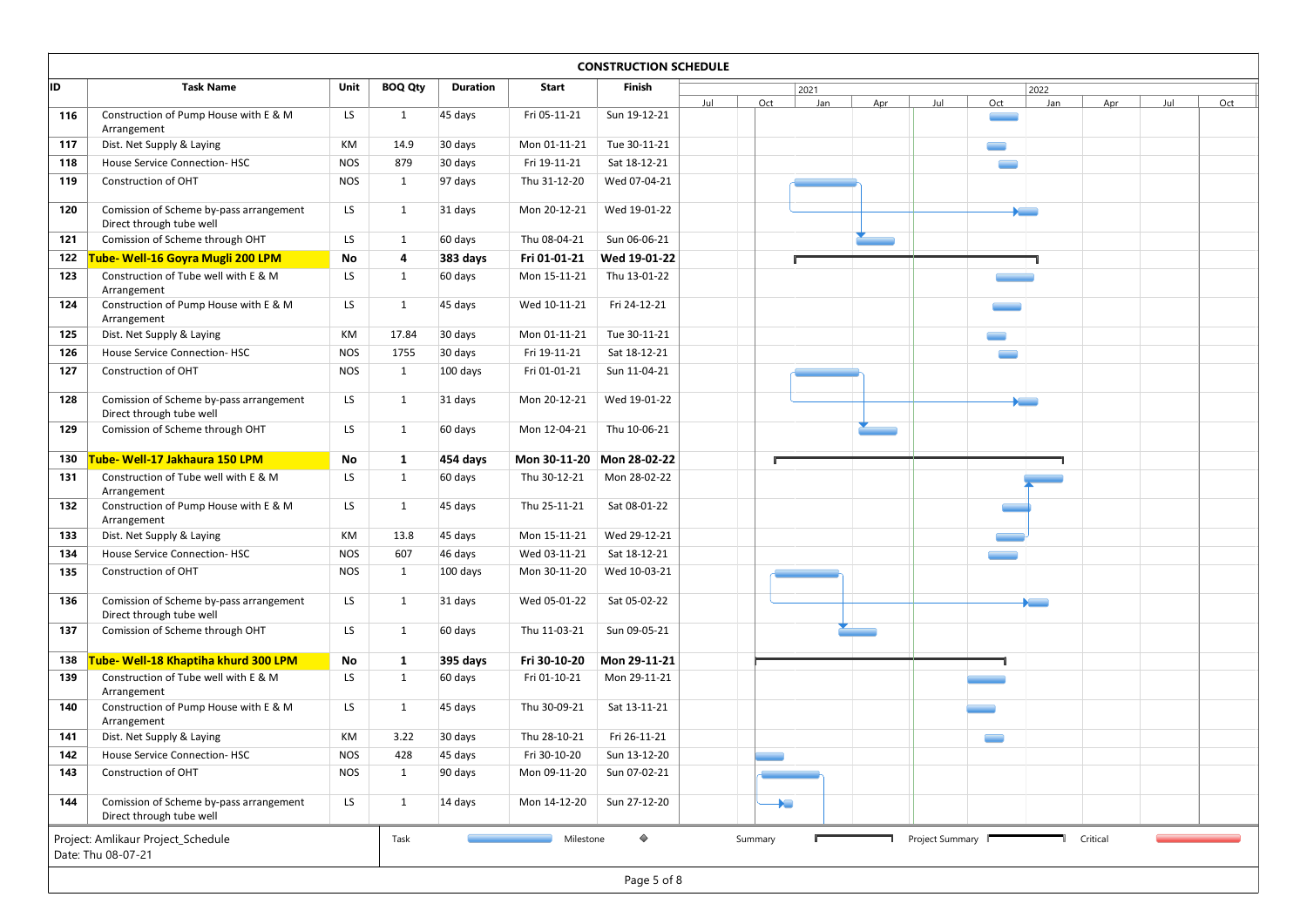|     |                                                                                  |                     |                   |                     |                              | <b>CONSTRUCTION SCHEDULE</b> |     |     |      |     |     |     |                                      |     |     |     |
|-----|----------------------------------------------------------------------------------|---------------------|-------------------|---------------------|------------------------------|------------------------------|-----|-----|------|-----|-----|-----|--------------------------------------|-----|-----|-----|
| ID  | <b>Task Name</b>                                                                 | Unit                | <b>BOQ Qty</b>    | <b>Duration</b>     | <b>Start</b>                 | Finish                       |     |     | 2021 |     |     |     | 2022                                 |     |     |     |
| 145 | Comission of Scheme through OHT                                                  | LS                  | 1                 | 60 days             | Mon 08-02-21                 | Thu 08-04-21                 | Jul | Oct | Jan  | Apr | Jul | Oct | Jan                                  | Apr | Jul | Oct |
| 146 | Tube- Well-19 Rampur 200 LPM                                                     | No                  | $\overline{2}$    | 467 days            | Tue 17-11-20                 | Mon 28-02-22                 |     |     |      |     |     |     |                                      |     |     |     |
| 147 | Construction of Tube well with E & M                                             | LS                  | 1                 | 60 days             | Thu 30-12-21                 | Mon 28-02-22                 |     |     |      |     |     |     |                                      |     |     |     |
| 148 | Arrangement<br>Construction of Pump House with E & M                             | LS                  | 1                 | 45 days             | Thu 25-11-21                 | Sat 08-01-22                 |     |     |      |     |     |     |                                      |     |     |     |
| 149 | Arrangement<br>Dist. Net Supply & Laying                                         | KM                  | 12.95             | 45 days             | Mon 15-11-21                 | Wed 29-12-21                 |     |     |      |     |     |     |                                      |     |     |     |
| 150 | House Service Connection-HSC                                                     | <b>NOS</b>          | 1092              | 46 days             | Wed 03-11-21                 | Sat 18-12-21                 |     |     |      |     |     |     |                                      |     |     |     |
| 151 | Construction of OHT                                                              | <b>NOS</b>          | 1                 | 100 days            | Tue 17-11-20                 | Thu 25-02-21                 |     |     |      |     |     |     |                                      |     |     |     |
| 152 | Comission of Scheme by-pass arrangement                                          | LS                  | 1                 | 31 days             | Wed 05-01-22                 | Sat 05-02-22                 |     |     |      |     |     |     | <b>Service</b>                       |     |     |     |
| 153 | Direct through tube well<br>Comission of Scheme through OHT                      | LS                  | 1                 | 60 days             | Sun 28-02-21                 | Wed 28-04-21                 |     |     |      |     |     |     |                                      |     |     |     |
| 154 | Tube- Well-20 Gadola 350 LPM                                                     | No                  | 1                 | 427 days            | Fri 30-10-20                 | Fri 31-12-21                 |     |     |      |     |     |     |                                      |     |     |     |
| 155 | Construction of Tube well with E & M                                             | LS                  | 1                 | 60 days             | Tue 05-10-21                 | Fri 03-12-21                 |     |     |      |     |     |     |                                      |     |     |     |
| 156 | Arrangement<br>Construction of Pump House with E & M<br>Arrangement              | LS                  | 1                 | 45 days             | Thu 30-09-21                 | Sat 13-11-21                 |     |     |      |     |     |     |                                      |     |     |     |
| 157 | Dist. Net Supply & Laying                                                        | KM                  | 4.79              | 30 days             | Thu 28-10-21                 | Fri 26-11-21                 |     |     |      |     |     |     |                                      |     |     |     |
| 158 | House Service Connection-HSC                                                     | <b>NOS</b>          | 235               | 45 days             | Fri 30-10-20                 | Sun 13-12-20                 |     |     |      |     |     |     |                                      |     |     |     |
| 159 | Construction of OHT                                                              | <b>NOS</b>          | 1                 | 90 days             | Thu 31-12-20                 | Wed 31-03-21                 |     |     |      |     |     |     |                                      |     |     |     |
| 160 | Comission of Scheme by-pass arrangement<br>Direct through tube well              | LS                  | 1                 | 14 days             | Sat 18-12-21                 | Fri 31-12-21                 |     |     |      |     |     |     | <b>XIII</b>                          |     |     |     |
| 161 | Comission of Scheme through OHT                                                  | LS                  | 1                 | 60 days             | Thu 01-04-21                 | Sun 30-05-21                 |     |     |      |     |     |     |                                      |     |     |     |
| 162 | <b>Tube- Well-21 Baragaon 200 LPM</b>                                            | $\mathsf{No}$       | $\mathbf{1}$      | 427 days            | Fri 30-10-20                 | Fri 31-12-21                 |     |     |      |     |     |     |                                      |     |     |     |
| 163 | Construction of Tube well with E & M<br>Arrangement                              | LS                  | $\mathbf{1}$      | 60 days             | Wed 27-10-21                 | Sat 25-12-21                 |     |     |      |     |     |     |                                      |     |     |     |
| 164 | Construction of Pump House with E & M<br>Arrangement                             | LS                  | 1                 | 45 days             | Fri 15-10-21                 | Sun 28-11-21                 |     |     |      |     |     |     |                                      |     |     |     |
| 165 | Dist. Net Supply & Laying                                                        | KM                  | 8.99              | 30 days             | Thu 28-10-21                 | Fri 26-11-21                 |     |     |      |     |     |     |                                      |     |     |     |
| 166 | House Service Connection-HSC                                                     | <b>NOS</b>          | 461               | 45 days             | Fri 30-10-20                 | Sun 13-12-20                 |     |     |      |     |     |     |                                      |     |     |     |
| 167 | Construction of OHT                                                              | <b>NOS</b>          | 1                 | 90 days             | Tue 01-12-20                 | Mon 01-03-21                 |     |     |      |     |     |     |                                      |     |     |     |
| 168 | Comission of Scheme by-pass arrangement<br>Direct through tube well              | LS                  | $\mathbf{1}$      | 14 days             | Sat 18-12-21                 | Fri 31-12-21                 |     |     |      |     |     |     | $\blacktriangleright$ $\blacksquare$ |     |     |     |
| 169 | Comission of Scheme through OHT                                                  | LS                  | $\mathbf{1}$      | 60 days             | Tue 02-03-21                 | Fri 30-04-21                 |     |     |      |     |     |     |                                      |     |     |     |
| 171 | 170 Tube- Well-22 Kumhariya Dera 350 LPM<br>Construction of Tube well with E & M | $\mathsf{No}$<br>LS | 1<br>$\mathbf{1}$ | 427 days<br>60 days | Fri 30-10-20<br>Fri 15-10-21 | Fri 31-12-21<br>Mon 13-12-21 |     |     |      |     |     |     |                                      |     |     |     |
| 172 | Arrangement<br>Construction of Pump House with E & M                             | LS                  | 1                 | 45 days             | Fri 15-10-21                 | Sun 28-11-21                 |     |     |      |     |     |     |                                      |     |     |     |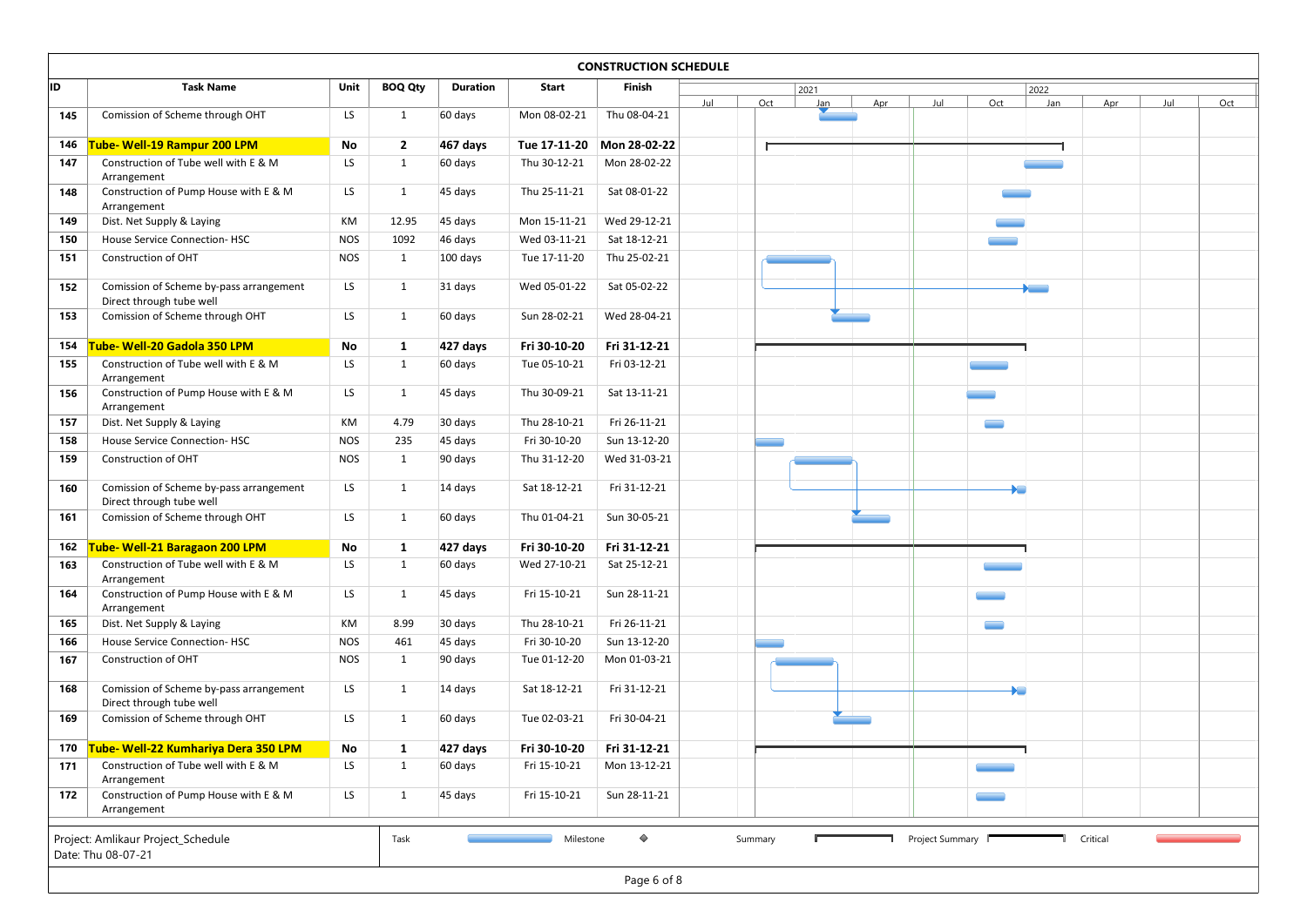| <b>Task Name</b>                        | Unit                                                                                                                                                                                                                                                                                                                                                                                                                                                                                                                                                                                                                                                                                     | <b>BOQ Qty</b>                                                                       | Duration                                                                                | Start                                                                                                                                         | Finish                                                                                                                                                                                       |                                                                                                                                                                              |                                                     | 2021 |     |     |     |     |                                                                                                                                                             |     |     |
|-----------------------------------------|------------------------------------------------------------------------------------------------------------------------------------------------------------------------------------------------------------------------------------------------------------------------------------------------------------------------------------------------------------------------------------------------------------------------------------------------------------------------------------------------------------------------------------------------------------------------------------------------------------------------------------------------------------------------------------------|--------------------------------------------------------------------------------------|-----------------------------------------------------------------------------------------|-----------------------------------------------------------------------------------------------------------------------------------------------|----------------------------------------------------------------------------------------------------------------------------------------------------------------------------------------------|------------------------------------------------------------------------------------------------------------------------------------------------------------------------------|-----------------------------------------------------|------|-----|-----|-----|-----|-------------------------------------------------------------------------------------------------------------------------------------------------------------|-----|-----|
| Dist. Net Supply & Laying               | KM                                                                                                                                                                                                                                                                                                                                                                                                                                                                                                                                                                                                                                                                                       | 4.29                                                                                 | 30 days                                                                                 | Thu 28-10-21                                                                                                                                  | Fri 26-11-21                                                                                                                                                                                 |                                                                                                                                                                              |                                                     |      |     |     |     |     |                                                                                                                                                             |     | Oct |
| House Service Connection-HSC            | <b>NOS</b>                                                                                                                                                                                                                                                                                                                                                                                                                                                                                                                                                                                                                                                                               | 266                                                                                  |                                                                                         | Fri 30-10-20                                                                                                                                  | Sun 13-12-20                                                                                                                                                                                 |                                                                                                                                                                              |                                                     |      |     |     |     |     |                                                                                                                                                             |     |     |
| Construction of OHT                     | <b>NOS</b>                                                                                                                                                                                                                                                                                                                                                                                                                                                                                                                                                                                                                                                                               | 1                                                                                    | 90 days                                                                                 | Sun 20-12-20                                                                                                                                  | Sat 20-03-21                                                                                                                                                                                 |                                                                                                                                                                              |                                                     |      |     |     |     |     |                                                                                                                                                             |     |     |
|                                         |                                                                                                                                                                                                                                                                                                                                                                                                                                                                                                                                                                                                                                                                                          |                                                                                      |                                                                                         |                                                                                                                                               |                                                                                                                                                                                              |                                                                                                                                                                              |                                                     |      |     |     |     |     |                                                                                                                                                             |     |     |
|                                         |                                                                                                                                                                                                                                                                                                                                                                                                                                                                                                                                                                                                                                                                                          |                                                                                      |                                                                                         |                                                                                                                                               |                                                                                                                                                                                              |                                                                                                                                                                              |                                                     |      |     |     |     |     |                                                                                                                                                             |     |     |
| Comission of Scheme through OHT         | LS                                                                                                                                                                                                                                                                                                                                                                                                                                                                                                                                                                                                                                                                                       | 1                                                                                    | 60 days                                                                                 | Sun 21-03-21                                                                                                                                  | Wed 19-05-21                                                                                                                                                                                 |                                                                                                                                                                              |                                                     |      |     |     |     |     |                                                                                                                                                             |     |     |
|                                         |                                                                                                                                                                                                                                                                                                                                                                                                                                                                                                                                                                                                                                                                                          |                                                                                      |                                                                                         |                                                                                                                                               |                                                                                                                                                                                              |                                                                                                                                                                              |                                                     |      |     |     |     |     |                                                                                                                                                             |     |     |
|                                         |                                                                                                                                                                                                                                                                                                                                                                                                                                                                                                                                                                                                                                                                                          |                                                                                      |                                                                                         |                                                                                                                                               |                                                                                                                                                                                              |                                                                                                                                                                              |                                                     |      |     |     |     |     |                                                                                                                                                             |     |     |
|                                         |                                                                                                                                                                                                                                                                                                                                                                                                                                                                                                                                                                                                                                                                                          |                                                                                      |                                                                                         |                                                                                                                                               |                                                                                                                                                                                              |                                                                                                                                                                              |                                                     |      |     |     |     |     |                                                                                                                                                             |     |     |
| Construction of Pump House with E & M   | LS                                                                                                                                                                                                                                                                                                                                                                                                                                                                                                                                                                                                                                                                                       | 1                                                                                    | 45 days                                                                                 | Sat 16-10-21                                                                                                                                  | Mon 29-11-21                                                                                                                                                                                 |                                                                                                                                                                              |                                                     |      |     |     |     |     |                                                                                                                                                             |     |     |
| Arrangement                             |                                                                                                                                                                                                                                                                                                                                                                                                                                                                                                                                                                                                                                                                                          |                                                                                      |                                                                                         |                                                                                                                                               |                                                                                                                                                                                              |                                                                                                                                                                              |                                                     |      |     |     |     |     |                                                                                                                                                             |     |     |
|                                         |                                                                                                                                                                                                                                                                                                                                                                                                                                                                                                                                                                                                                                                                                          |                                                                                      |                                                                                         |                                                                                                                                               |                                                                                                                                                                                              |                                                                                                                                                                              |                                                     |      |     |     |     |     |                                                                                                                                                             |     |     |
|                                         |                                                                                                                                                                                                                                                                                                                                                                                                                                                                                                                                                                                                                                                                                          |                                                                                      |                                                                                         |                                                                                                                                               |                                                                                                                                                                                              |                                                                                                                                                                              |                                                     |      |     |     |     |     |                                                                                                                                                             |     |     |
|                                         |                                                                                                                                                                                                                                                                                                                                                                                                                                                                                                                                                                                                                                                                                          |                                                                                      |                                                                                         |                                                                                                                                               |                                                                                                                                                                                              |                                                                                                                                                                              |                                                     |      |     |     |     |     |                                                                                                                                                             |     |     |
| Comission of Scheme by-pass arrangement | LS                                                                                                                                                                                                                                                                                                                                                                                                                                                                                                                                                                                                                                                                                       | $\mathbf{1}$                                                                         | 18 days                                                                                 | Tue 14-12-21                                                                                                                                  | Fri 31-12-21                                                                                                                                                                                 |                                                                                                                                                                              |                                                     |      |     |     |     |     |                                                                                                                                                             |     |     |
|                                         |                                                                                                                                                                                                                                                                                                                                                                                                                                                                                                                                                                                                                                                                                          |                                                                                      |                                                                                         |                                                                                                                                               |                                                                                                                                                                                              |                                                                                                                                                                              |                                                     |      |     |     |     |     |                                                                                                                                                             |     |     |
|                                         |                                                                                                                                                                                                                                                                                                                                                                                                                                                                                                                                                                                                                                                                                          |                                                                                      |                                                                                         |                                                                                                                                               |                                                                                                                                                                                              |                                                                                                                                                                              |                                                     |      |     |     |     |     |                                                                                                                                                             |     |     |
|                                         | No                                                                                                                                                                                                                                                                                                                                                                                                                                                                                                                                                                                                                                                                                       | $\overline{2}$                                                                       | 450 days                                                                                | Fri 30-10-20                                                                                                                                  | Sun 23-01-22                                                                                                                                                                                 |                                                                                                                                                                              |                                                     |      |     |     |     |     |                                                                                                                                                             |     |     |
| Construction of Tube well with E & M    | LS                                                                                                                                                                                                                                                                                                                                                                                                                                                                                                                                                                                                                                                                                       | $\mathbf{1}$                                                                         | 60 days                                                                                 | Sat 30-10-21                                                                                                                                  | Tue 28-12-21                                                                                                                                                                                 |                                                                                                                                                                              |                                                     |      |     |     | --- |     |                                                                                                                                                             |     |     |
|                                         |                                                                                                                                                                                                                                                                                                                                                                                                                                                                                                                                                                                                                                                                                          |                                                                                      |                                                                                         |                                                                                                                                               |                                                                                                                                                                                              |                                                                                                                                                                              |                                                     |      |     |     |     |     |                                                                                                                                                             |     |     |
| Arrangement                             |                                                                                                                                                                                                                                                                                                                                                                                                                                                                                                                                                                                                                                                                                          |                                                                                      |                                                                                         |                                                                                                                                               |                                                                                                                                                                                              |                                                                                                                                                                              |                                                     |      |     |     |     |     |                                                                                                                                                             |     |     |
| Dist. Net Supply & Laying               | KM                                                                                                                                                                                                                                                                                                                                                                                                                                                                                                                                                                                                                                                                                       | 19.68                                                                                | 30 days                                                                                 | Thu 28-10-21                                                                                                                                  | Fri 26-11-21                                                                                                                                                                                 |                                                                                                                                                                              |                                                     |      |     |     |     |     |                                                                                                                                                             |     |     |
| House Service Connection-HSC            | <b>NOS</b>                                                                                                                                                                                                                                                                                                                                                                                                                                                                                                                                                                                                                                                                               | 967                                                                                  | 45 days                                                                                 | Fri 30-10-20                                                                                                                                  | Sun 13-12-20                                                                                                                                                                                 |                                                                                                                                                                              |                                                     |      |     |     |     |     |                                                                                                                                                             |     |     |
| Construction of OHT                     | <b>NOS</b>                                                                                                                                                                                                                                                                                                                                                                                                                                                                                                                                                                                                                                                                               | 1                                                                                    | 90 days                                                                                 | Sat 05-12-20                                                                                                                                  | Fri 05-03-21                                                                                                                                                                                 |                                                                                                                                                                              |                                                     |      |     |     |     |     |                                                                                                                                                             |     |     |
|                                         |                                                                                                                                                                                                                                                                                                                                                                                                                                                                                                                                                                                                                                                                                          | $\mathbf{1}$                                                                         |                                                                                         |                                                                                                                                               |                                                                                                                                                                                              |                                                                                                                                                                              |                                                     |      |     |     |     |     |                                                                                                                                                             |     |     |
| Direct through tube well                |                                                                                                                                                                                                                                                                                                                                                                                                                                                                                                                                                                                                                                                                                          |                                                                                      |                                                                                         |                                                                                                                                               |                                                                                                                                                                                              |                                                                                                                                                                              |                                                     |      |     |     |     |     |                                                                                                                                                             |     |     |
| Comission of Scheme through OHT         | LS                                                                                                                                                                                                                                                                                                                                                                                                                                                                                                                                                                                                                                                                                       | $\mathbf{1}$                                                                         | 60 days                                                                                 | Sat 06-03-21                                                                                                                                  | Tue 04-05-21                                                                                                                                                                                 |                                                                                                                                                                              |                                                     |      |     |     |     |     |                                                                                                                                                             |     |     |
|                                         |                                                                                                                                                                                                                                                                                                                                                                                                                                                                                                                                                                                                                                                                                          |                                                                                      |                                                                                         |                                                                                                                                               |                                                                                                                                                                                              |                                                                                                                                                                              |                                                     |      |     |     |     |     |                                                                                                                                                             |     |     |
| Construction of Tube well with E & M    | LS                                                                                                                                                                                                                                                                                                                                                                                                                                                                                                                                                                                                                                                                                       | 1                                                                                    | 60 days                                                                                 | Sat 30-10-21                                                                                                                                  | Tue 28-12-21                                                                                                                                                                                 |                                                                                                                                                                              |                                                     |      |     |     |     |     |                                                                                                                                                             |     |     |
| Arrangement                             |                                                                                                                                                                                                                                                                                                                                                                                                                                                                                                                                                                                                                                                                                          |                                                                                      |                                                                                         |                                                                                                                                               |                                                                                                                                                                                              |                                                                                                                                                                              |                                                     |      |     |     |     |     |                                                                                                                                                             |     |     |
|                                         |                                                                                                                                                                                                                                                                                                                                                                                                                                                                                                                                                                                                                                                                                          | 1                                                                                    |                                                                                         |                                                                                                                                               |                                                                                                                                                                                              |                                                                                                                                                                              |                                                     |      |     |     |     |     |                                                                                                                                                             |     |     |
|                                         | KM                                                                                                                                                                                                                                                                                                                                                                                                                                                                                                                                                                                                                                                                                       | 11.7                                                                                 | 30 days                                                                                 | Thu 28-10-21                                                                                                                                  | Fri 26-11-21                                                                                                                                                                                 |                                                                                                                                                                              |                                                     |      |     |     |     |     |                                                                                                                                                             |     |     |
| House Service Connection-HSC            | <b>NOS</b>                                                                                                                                                                                                                                                                                                                                                                                                                                                                                                                                                                                                                                                                               | 674                                                                                  | 45 days                                                                                 | Fri 30-10-20                                                                                                                                  | Sun 13-12-20                                                                                                                                                                                 |                                                                                                                                                                              |                                                     |      |     |     |     |     |                                                                                                                                                             |     |     |
| Construction of OHT                     | <b>NOS</b>                                                                                                                                                                                                                                                                                                                                                                                                                                                                                                                                                                                                                                                                               | 1                                                                                    | 90 days                                                                                 | Fri 20-11-20                                                                                                                                  | Thu 18-02-21                                                                                                                                                                                 |                                                                                                                                                                              |                                                     |      |     |     |     |     |                                                                                                                                                             |     |     |
|                                         |                                                                                                                                                                                                                                                                                                                                                                                                                                                                                                                                                                                                                                                                                          |                                                                                      |                                                                                         |                                                                                                                                               |                                                                                                                                                                                              |                                                                                                                                                                              |                                                     |      |     |     |     |     |                                                                                                                                                             |     |     |
|                                         |                                                                                                                                                                                                                                                                                                                                                                                                                                                                                                                                                                                                                                                                                          | $\mathbf{1}$                                                                         |                                                                                         |                                                                                                                                               |                                                                                                                                                                                              |                                                                                                                                                                              |                                                     |      |     |     |     |     |                                                                                                                                                             |     |     |
|                                         |                                                                                                                                                                                                                                                                                                                                                                                                                                                                                                                                                                                                                                                                                          |                                                                                      |                                                                                         |                                                                                                                                               |                                                                                                                                                                                              |                                                                                                                                                                              |                                                     |      |     |     |     |     |                                                                                                                                                             |     |     |
|                                         | Comission of Scheme by-pass arrangement<br>Direct through tube well<br>Tube- Well-23 Jaspura 350 LPM<br>Construction of Tube well with E & M<br>Arrangement<br>Dist. Net Supply & Laying<br>House Service Connection-HSC<br>Construction of OHT<br>Direct through tube well<br>Comission of Scheme through OHT<br>Tube- Well-24 Jhanjhari 200 LPM<br>Arrangement<br>Construction of Pump House with E & M<br>Comission of Scheme by-pass arrangement<br>Tube- Well-25 Dandamau 300 LPM<br>Construction of Pump House with E & M<br>Arrangement<br>Dist. Net Supply & Laying<br>Comission of Scheme by-pass arrangement<br>Direct through tube well<br>Project: Amlikaur Project_Schedule | LS<br>No<br>LS<br>KM<br><b>NOS</b><br><b>NOS</b><br>LS<br>LS<br>LS<br>No<br>LS<br>LS | 1<br>1<br>$\mathbf{1}$<br>3.93<br>252<br>1<br>$\mathbf{1}$<br>1<br>$\mathbf{1}$<br>Task | 45 days<br>18 days<br>427 days<br>60 days<br>30 days<br>45 days<br>90 days<br>60 days<br>45 days<br>30 days<br>450 days<br>45 days<br>30 days | Tue 14-12-21<br>Fri 30-10-20<br>Fri 15-10-21<br>Thu 28-10-21<br>Fri 30-10-20<br>Wed 16-12-20<br>Wed 17-03-21<br>Tue 02-11-21<br>Sat 25-12-21<br>Fri 30-10-20<br>Tue 02-11-21<br>Sat 25-12-21 | Fri 31-12-21<br>Fri 31-12-21<br>Mon 13-12-21<br>Fri 26-11-21<br>Sun 13-12-20<br>Tue 16-03-21<br>Sat 15-05-21<br>Thu 16-12-21<br>Sun 23-01-22<br>Thu 16-12-21<br>Sun 23-01-22 | <b>CONSTRUCTION SCHEDULE</b><br>Jul<br>Sun 23-01-22 | Oct  | Jan | Apr | Jul | Oct | 2022<br>Jan<br>$\blacktriangleright$ $\blacksquare$<br>$\overline{\phantom{a}}$<br>$\blacktriangleright$<br>$\blacktriangleright$ and $\blacktriangleright$ | Apr | Jul |